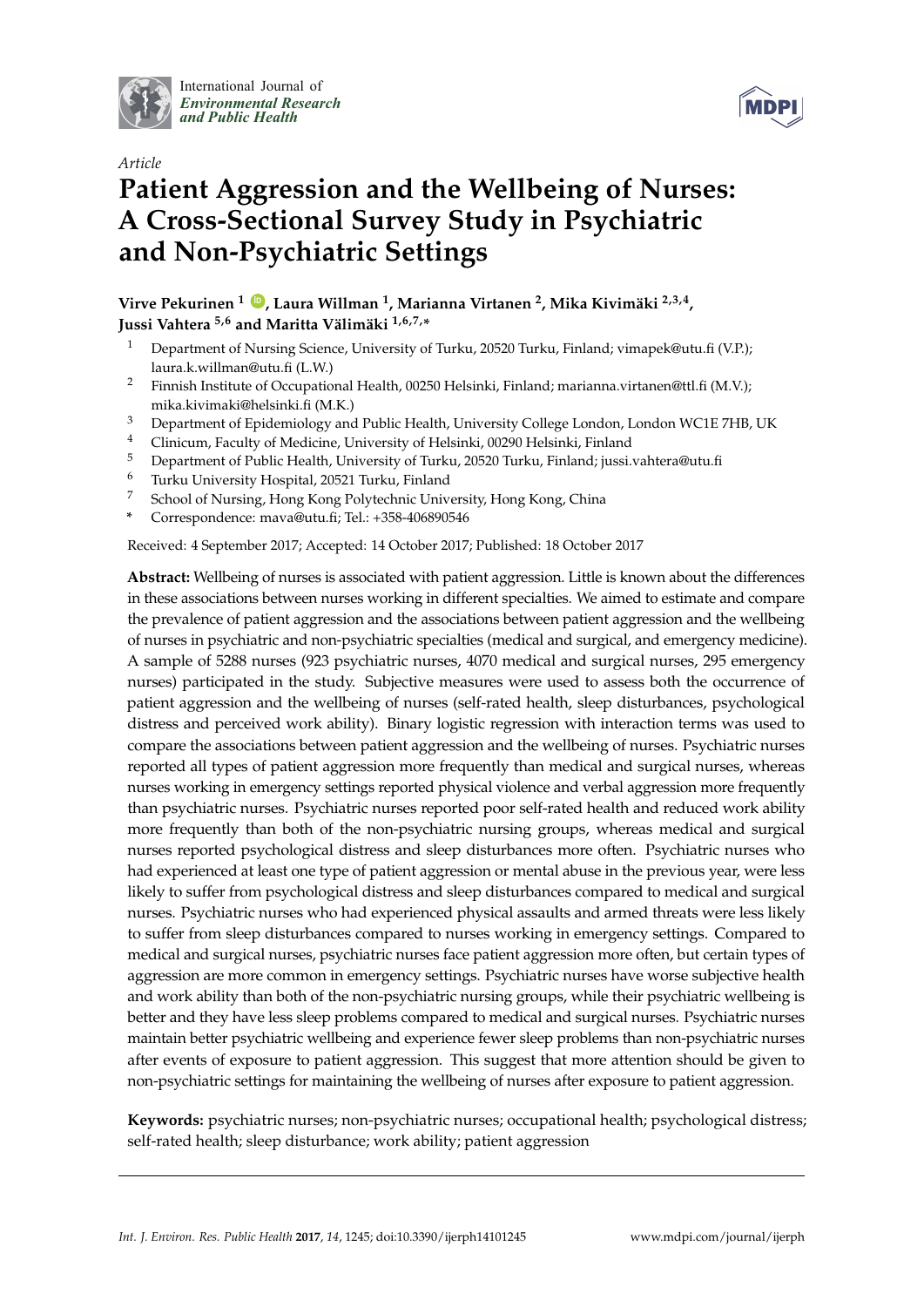## **1. Introduction**

Patient aggression toward health professionals is a serious global concern [\[1](#page-10-0)[,2\]](#page-10-1). Health professionals taking care of persons with mental disturbances are often exposed to patient aggression [\[2\]](#page-10-1). Aggression can be defined as a range of behaviors or actions that has the potential to harm, hurt or injure another person, either physically or verbally, regardless of whether or not harm is actually sustained or the intention is clear [\[3\]](#page-10-2). Patient aggression in these settings is associated with healthcare workers' wellbeing [\[4–](#page-10-3)[6\]](#page-10-4). Being the target of patient aggression has been found to be associated with anxiety, fear, guilt, sleep disturbances [\[7\]](#page-10-5), burnout [\[8](#page-10-6)[,9\]](#page-10-7), poor self-rated health [\[10\]](#page-10-8) or dissatisfaction toward work [\[4\]](#page-10-3). Furthermore, longitudinal studies have shown that the relationship between workplace aggression and the wellbeing of employees seems bidirectional; those who experience aggression are more likely to report occupational stress, and those who report occupational stress are at a higher risk of workplace aggression [\[11,](#page-10-9)[12\]](#page-10-10).

Patient aggression toward nurses has been documented in several empirical studies (e.g., [\[13](#page-10-11)[–16\]](#page-10-12)). Staff members working in mental health settings are at a higher risk of being assaulted by patients [\[2](#page-10-1)[,17\]](#page-10-13). For example, a systematic review [\[2\]](#page-10-1) showed that the rate of physical violence varied considerably across settings, the highest being in psychiatry (55%). The risk for aggression may be greater among inpatients, persons with substance abuse disorder [\[18\]](#page-11-0) and those who have severe mental disorders [\[19,](#page-11-1)[20\]](#page-11-2). A study conducted on a self-selected sample of psychiatric wards in the Veneto Region of Italy [\[21\]](#page-11-3) found that nearly two-thirds (66.4%,  $N = 2017$ ) of the staff who worked in psychiatry had a high level of job distress, and nearly one-fifth  $(19.6\%, N = 281)$  suffered from severe burnout. Working in psychiatry also includes greater odds for diagnosed depression, antidepressant medication use and sick leave due to depression and mental disorders [\[22\]](#page-11-4). On the other hand, staff working in emergency care units are at an elevated risk of experiencing physical aggression, although the risk is lower than for staff working in psychiatric settings [\[2](#page-10-1)[,17\]](#page-10-13). The risk of experiencing physical aggression is significantly lower in medical and surgical specialties [\[17\]](#page-10-13).

To prevent a serious shortage of nurses in the coming years [\[23\]](#page-11-5) and nurses leaving the field because of increased stress as a result of patient aggression [\[4,](#page-10-3)[8\]](#page-10-6), more knowledge about the association between patient aggression and nurses' wellbeing is needed. As the data presented in this article is part of a larger data set (see, e.g., [\[24](#page-11-6)[,25\]](#page-11-7)), we report the results of the survey of a representative sample for nurses working in psychiatric and non-psychiatric settings (medical and surgical, and emergency specialties). We aim to estimate and compare the prevalence of patient aggression and the associations between patient aggression and the wellbeing of nurses in psychiatric settings and the two specified non-psychiatric nursing environments. We hypothesize that (a) more nurses working in psychiatric settings experience patient aggression than nurses in non-psychiatric settings; (b) nurses working in psychiatric settings have poorer self-rated health, more sleep disturbances and psychological distress, and reduced work ability compared to nurses in non-psychiatric settings; and (c) nurses who experience patient aggression while working in psychiatric settings are more likely to experience poor self-rated health, sleep disturbances, psychological distress and reduced work ability compared to their counterparts in non-psychiatric settings.

#### **2. Materials and Methods**

## *2.1. Design and Data Collection*

The cross-sectional study data is based on a subset of a Finnish Public Sector study (FPS [\[24\]](#page-11-6)), and the survey was collected in the form of questionnaires in 2012. In Finland, specialized health services are mostly public, tax-funded, and organized by hospital districts responsible for specialized care in their area [\[26\]](#page-11-8). In Finland, universities of applied sciences offer bachelor-level education for registered nurses (RNs) and other nursing-based professions, while vocational schools educate practical nurses [\[27\]](#page-11-9). Head nurses are educated either as specialized nurses or they may possess a master's degree in Health Sciences, depending on the organization. The cultural background of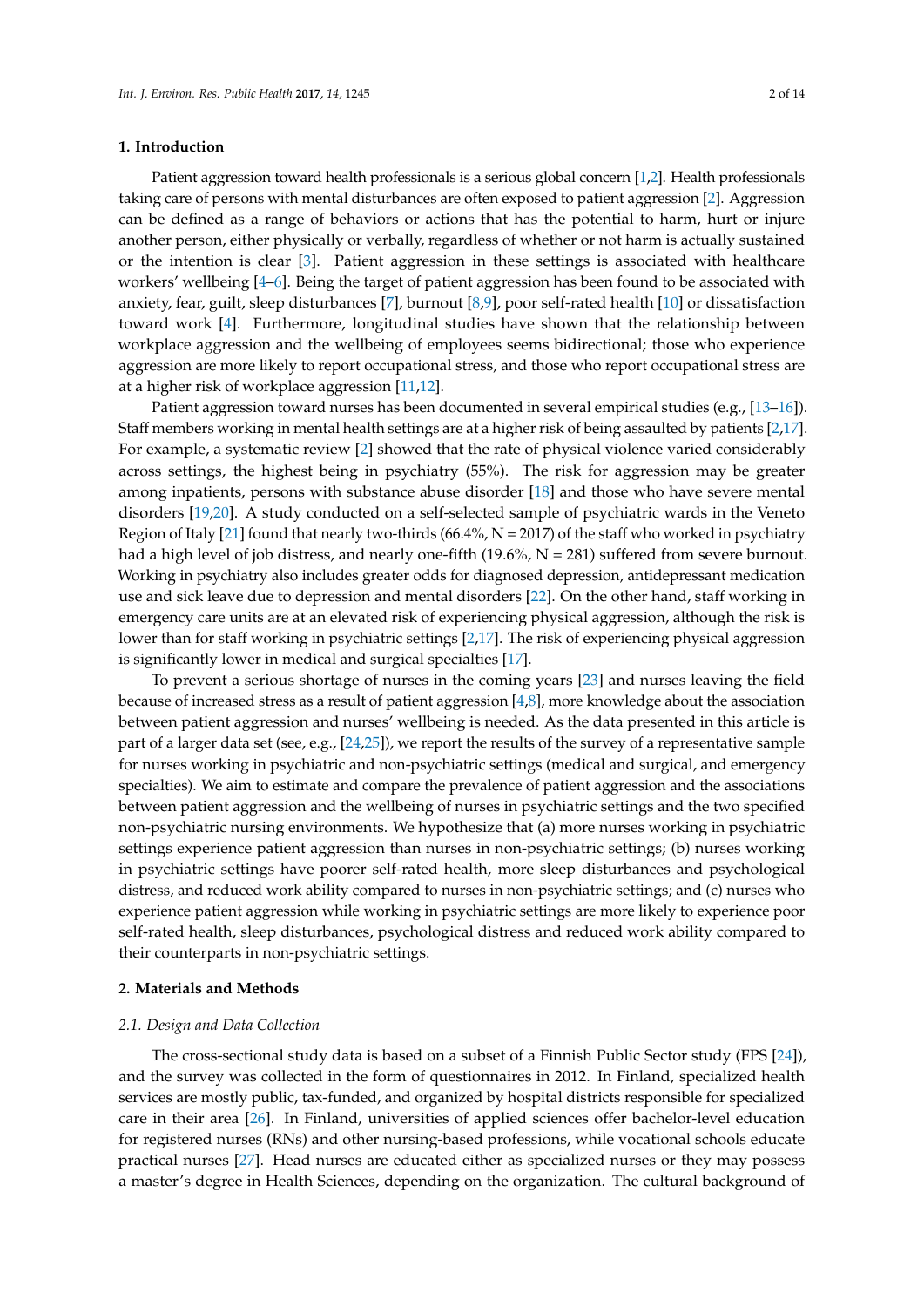nurses is quite homogenous; in 2013, less than 4% of registered nurses were immigrants, while the corresponding number regarding practical nurses was slightly more than 5% [\[28\]](#page-11-10).

Since the year 2000, employers' records have been used to identify employees eligible for nested survey cohorts in the FPS study. Employees have subsequently been sent questionnaires by e-mail or mail every four years. This survey was carried out in 2012, and it included employees of 21 public hospitals in five hospital districts and one regional hospital. Employers' records were used to identify eligible employees. Potential participants included all working nurses (registered nurses or practical/mental health nurses) from a variety of medical specialties in the participating hospitals at the time of the data collection. Answering the questionnaire was considered to signify informed consent (Medical Research Act 9.4.1999/488). A total of 7523 nurses (1033 psychiatric nurses and 6490 non-psychiatric nurses) received the questionnaire and an invitation to participate in the study, and 5228 returned the completed questionnaire (response rate 70%). The Ethics Committee of the Hospital District of Helsinki and Uusimaa assessed the study (60/13/03/00/2011) and the hospital organizations approved the study.

#### *2.2. Measures*

Patient aggression was assessed retrospectively [\[29\]](#page-11-11). Respondents were asked to state if they had encountered any of the four types of patient aggression at work during the previous 12 months ( $0 = no$ , 1 = yes): (1) mental abuse (such as verbal threats), (2) physical violence (such as hitting or kicking), (3) assaults on ward property (such as throwing or breaking objects), or (4) armed threats with a firearm, edged weapon, or striking weapon [\[29\]](#page-11-11). In addition, the overall exposure to patient aggression was specified if the respondent had faced any of the four types of aggression ("1"). The measure has been used previously to assess the occurrence of aggression at work, not only regarding healthcare workers (e.g., [\[29\]](#page-11-11)), but also with employees working in other sectors, e.g., basic education in Finland [\[30,](#page-11-12)[31\]](#page-11-13). The internal consistency of the measure has been found to be acceptable in the field of psychiatric nursing (KR20 0.77 [\[25\]](#page-11-7)), and it remained acceptable in this sample (KR20 = 0.77).

Self-rated health was measured with a widely-used self-rated scale. A single item question assessed perceived health status using a 5-point scale  $(1 = good, 2 = rather good, 3 = average,$  $4 =$ rather poor and  $5 =$  poor). As in earlier studies (e.g., [\[32](#page-11-14)[,33\]](#page-11-15)), nurses' health status was recategorized as a dichotomized rating ("good" or "rather good" = "good"; "average," "rather poor" or "poor" = "poor"). The measure has been shown to be sensitive to changes in health status [\[34\]](#page-11-16), to predict future mortality [\[32\]](#page-11-14) and to reflect mental health [\[35\]](#page-11-17).

Psychological distress was measured with the 12-item version of the General Health Questionnaire (GHQ [\[36,](#page-12-0)[37\]](#page-12-1)). The GHQ-12 is a self-administered screening instrument for common mental disorders and psychiatric wellbeing reflecting the level of psychological distress. The instrument focuses on anxiety, depression, social interaction, and self-confidence. Respondents rate how often they have experienced the symptoms of distress described in the items in the past few weeks on a four-point scale  $(0 = not at all, 1 = same as usual, 2 = slightly more than usual, 3 = much more than usual);$ the higher the score, the greater the psychological distress. We used a bimodal scoring method where "less than usual" and "no more than usual" were recalculated as "0," and "slightly more than usual" and "much more than usual" were recalculated as "1" (possible sum score 0–12). As recommended in the validation study of the GHQ-12 regarding the Finnish population, a threshold of  $\frac{3}{4}$  (0–3 = no psychological distress, 4–12 = psychological distress) was used in our study to identify nurses with psychological distress [\[38\]](#page-12-2). A threshold of  $\frac{3}{4}$  has demonstrated excellent sensitivity (81.7) and specificity (85.4), and it has been recommended for use in public mental health surveys [\[39\]](#page-12-3).

Sleep disturbances among nurses during the four weeks prior to the measurement were assessed with the Jenkins Sleep Scale [\[40\]](#page-12-4), a widely used brief self-report instrument [\[41\]](#page-12-5). Corresponding to the nighttime insomnia symptoms specified by the Diagnostic and Statistical Manual of Mental Disorders (Fourth Edition, DSM-IV), respondents were asked to rate four items: (1) how often they had trouble falling asleep; (2) if they woke up several times per night, (3) if they had trouble staying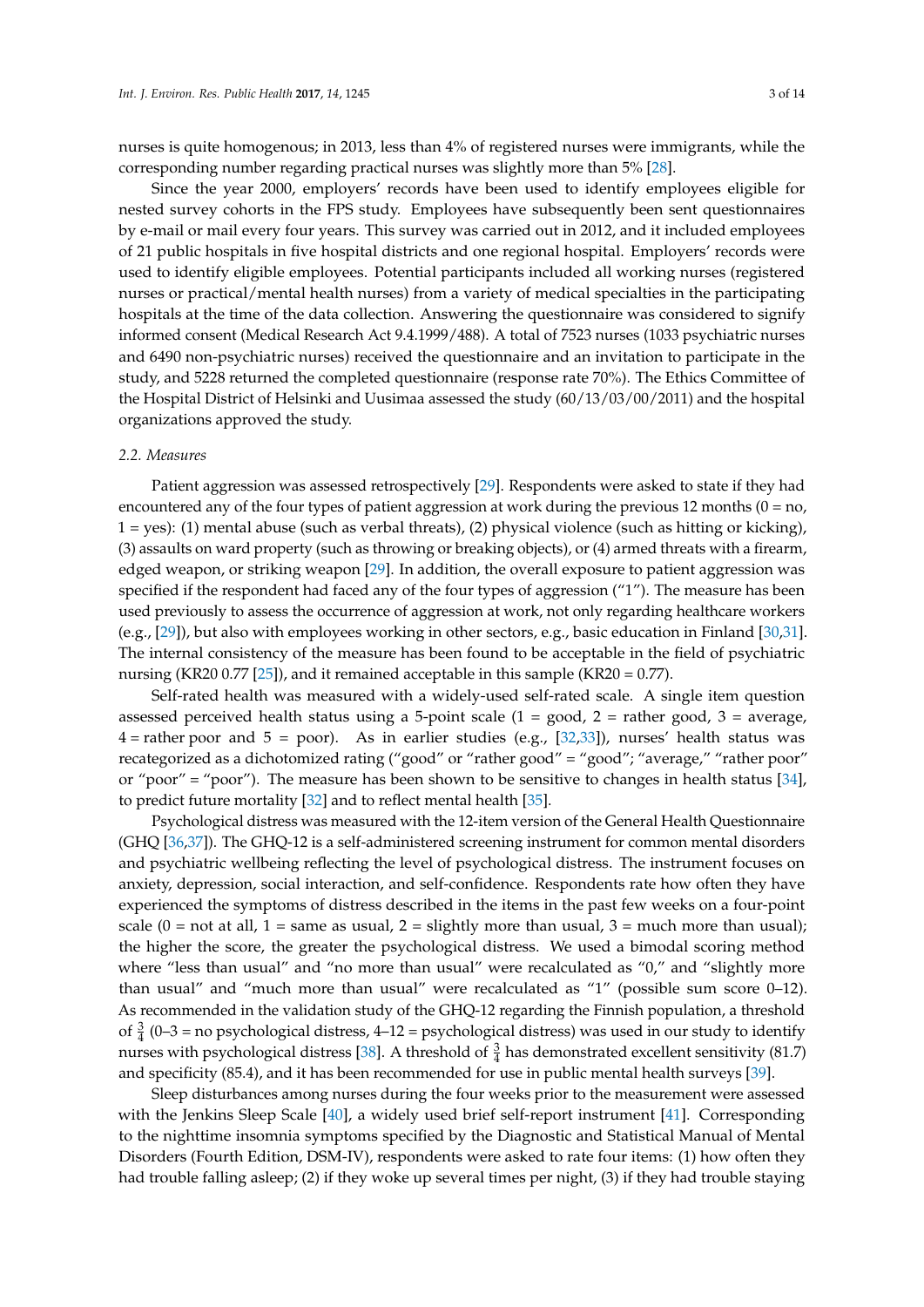asleep including waking up too early; and (4) if they felt tired after a normal night's sleep. A five-point ordinal scale was employed  $(1 =$  never,  $2 = 1-3$  nights a month,  $3 =$  approximately 1 night a week,  $4 = 2-4$  nights a week,  $5 = 5-6$  nights a week,  $6 =$  every night). Those who scored any of the four sleep problems with a 4 or higher, were coded as having sleep disturbances (e.g., [\[42\]](#page-12-6)).

The assessment of perceived work ability was based on responses to a single-item regarding nurses' perceptions of their current work ability compared with the lifetime best. The item was derived from the Work Ability Index (WAI) developed by FIOH [\[43\]](#page-12-7). The respondents were asked to rate their work ability on a scale ranging from 0 ("completely unable to work") to 10 ("work ability at its best"). This single item has been found to be reliable and comparable with the validity of the original Work Ability Index [\[44,](#page-12-8)[45\]](#page-12-9). As has previously been done (e.g., [\[46\]](#page-12-10)), perceived work ability was dichotomized into good (8–10 points) and reduced (0–7 points).

In addition, demographic information about the nurses was collected. We collected information on occupation (practical nurse, registered nurse/specialized nurse, head nurse), type of employment relationship (permanent, temporary), hospital district, and unit medical specialty from the employers' registers. Participating hospitals encompassed 15 specialties, which were categorized first as psychiatric or non-psychiatric specialties. Further, we divided non-psychiatric specialties into two groups: medical and surgical, and emergency medicine. Medical and surgical specialties consisted of the following specialties: internal medicine, pediatrics, surgery, intensive care, pulmonary diseases, ophthalmology, otology, neurology, dermatology and venereology, oncology, physiatry, obstetrics and gynecology. Emergency medicine consisted of nurses working in emergency and ambulatory services. From the survey, the following demographic information was collected: gender, number of years working at the current hospital and current position, nature of work (full-time, part-time) and form of regular working hours (regular daytime work, two shifts, three shifts, night shift only, other irregular work).

#### *2.3. Statistical Analysis*

The description of the data was carried out using frequency distributions and variable statistics. Fisher's exact test was used to analyze the comparison of the exposure to patient aggression between the psychiatric and non-psychiatric nurses (nurses working in medical and surgical specialties, and emergency medicine). Pearson correlation was used to examine how the wellbeing scores are related, and comparisons of wellbeing were analyzed using cross-tabulations and a Chi-squared test (*x*2). Effect sizes were calculated as Cramer's V. Binary logistic regression models were used to compare the differences in the associations of different types of patient aggression and the various indicators of nurses' wellbeing in psychiatric and the two non-psychiatric specialties [\[47\]](#page-12-11). For each of the models, there was a binary response (yes, no) for each wellbeing outcome variable (self-rated health, psychological distress, sleep disturbances and work ability). For predictive variables, we included an interaction term between medical specialty (psychiatric and medical and surgical specialties, or emergency medicine) and experiences of aggression (yes), to allow the comparison between the wellbeing outcomes of patient aggression between the specialty groups. In each of the models, the psychiatric nurses who had experienced different types of patient aggression were compared to one of the two groups of non-psychiatric nurses who had experienced patient aggression. However, there were too few observations to study the interactions regarding psychiatric nurses and emergency nurses who had experienced armed threats. Therefore, as done previously [\[29\]](#page-11-11), we combined two aggression types: armed threats and physical assaults. We used this indicator in our analysis to compare the differences in the associations of physical assaults and armed threats and the various indicators of nurses' wellbeing in psychiatric and emergency specialties. Finally, we controlled the models for gender and occupation, due to differences in these demographics in the nursing groups.

The results are presented as odd ratios (ORs) and their 95% confidence intervals (Cis). In addition, Wald statistics with degrees of freedom (df) and *p*-values are presented. In all tests, *p*-values of <0.05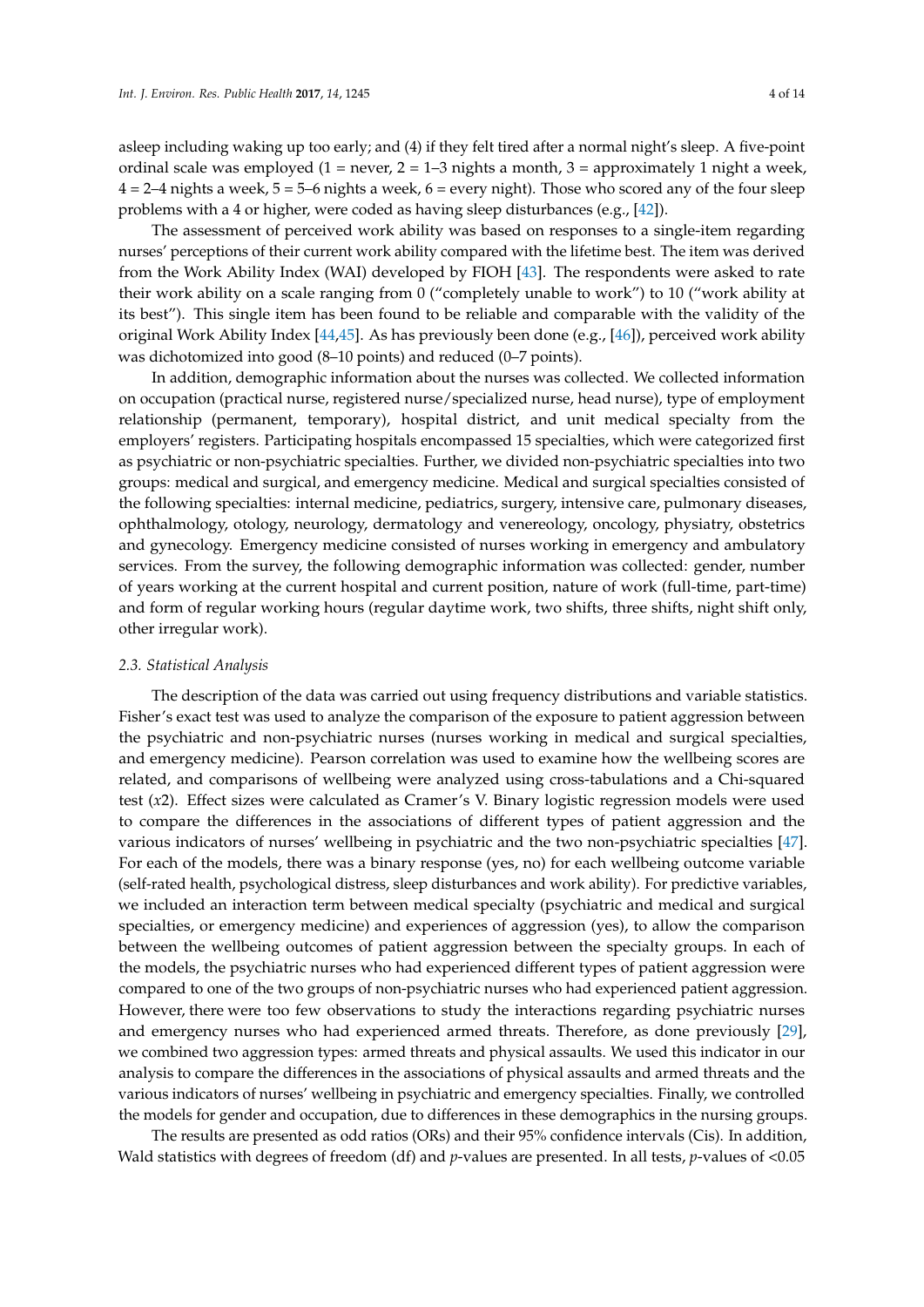were considered to indicate a statistically significant difference. Analyses were undertaken using SPSS version 22.0 (SPSS IBM, New York, NY, USA).

## **3. Results**

## *3.1. Description of the Demographic Information*

Out of 5288 nurses, 923 nurses worked in psychiatric settings. In the non-psychiatric settings, 4070 worked in medical and surgical settings and 295 worked in emergency settings. In all three groups, the majority of the nurses worked full-time and had a permanent contract. More detailed demographic information of the nurses in both groups is presented in Table [1.](#page-4-0)

<span id="page-4-0"></span>

|                                          |       | Psychiatry<br>$(N = 923)$ | <b>Medical and Surgical</b><br>$(N = 4070)$ | $(N = 295)$   | Emergency |                |
|------------------------------------------|-------|---------------------------|---------------------------------------------|---------------|-----------|----------------|
|                                          | N     | $\%$                      | N                                           | $\frac{0}{0}$ | N         | $\frac{0}{0}$  |
| Age (mean, SD)                           | 43.98 | 10.86                     | 43.21                                       | 11.18         | 39.78     | 8.84           |
| Gender                                   | 923   |                           | 4070                                        |               | 295       |                |
| Male                                     |       | 25                        |                                             | 5             |           | 14             |
| Female                                   |       | 75                        |                                             | 95            |           | 86             |
| Occupation                               | 923   |                           | 4070                                        |               | 295       |                |
| Practical nurses <sup>a</sup>            |       | 31                        |                                             | 14            |           | 5              |
| $RN^{b}$ SN <sup>c</sup>                 |       | 59                        |                                             | 76            |           | 87             |
| Head nurses                              |       | 10                        |                                             | 10            |           | 8              |
| The type of employment relationship      | 923   |                           | 4070                                        |               | 295       |                |
| Permanent                                |       | 78                        |                                             | 79            |           | 76             |
| Temporary                                |       | 22                        |                                             | 21            |           | 24             |
| Years at current hospital (mean, SD)     | 13.65 | 10.59                     | 13.68                                       | 10.74         | 10.47     | 9.93           |
| Years in the current position (mean, SD) | 8.28  | 8.74                      | 9.27                                        | 8.84          | 7.36      | 7.84           |
| Nature of the work                       | 923   |                           | 4033                                        |               | 294       |                |
| Full-time work                           |       | 95                        |                                             | 90            |           | 94             |
| Part-time work                           |       | 5                         |                                             | 10            |           | 6              |
| Form of regular working hours            | 922   |                           | 4045                                        |               | 295       |                |
| Regular daytime work                     |       | 32                        |                                             | 27            |           | 6              |
| Two shifts <sup>d</sup>                  |       | 15                        |                                             | 15            |           | 9              |
| Three shifts <sup>e</sup>                |       | 48                        |                                             | 51            |           | 79             |
| Night shift only                         |       | 4                         |                                             | 3             |           | $\overline{c}$ |
| Other irregular work                     |       | 1                         |                                             | 4             |           | $\overline{4}$ |

**Table 1.** Demographic information of nurses working in different specialties (Finland, 2012).

<sup>a</sup> Practical nurses = Mental health nurses, Mental nurses, Enrolled nurses, Practical nurses;  ${}^{\text{b}}$  RN = Registered nurses;  $c$  SN = Specialized nurses;  $d$  Day and evening shift;  $e$  Day, evening and night shift.

## *3.2. Patient Aggression in Psychiatric and Non-Psychiatric Settings*

In our data ( $N = 5228$ ), 41% had experienced at least one type of aggression by patients within the previous 12 months. About one-third (37%) had experienced mental abuse, 25% physical violence and 21% assaults on ward property. The rarest type of patient aggression was that of armed threats (2%). Table [2](#page-5-0) shows the comparisons of nurses' exposure to different types of patient aggression in psychiatric and non-psychiatric settings.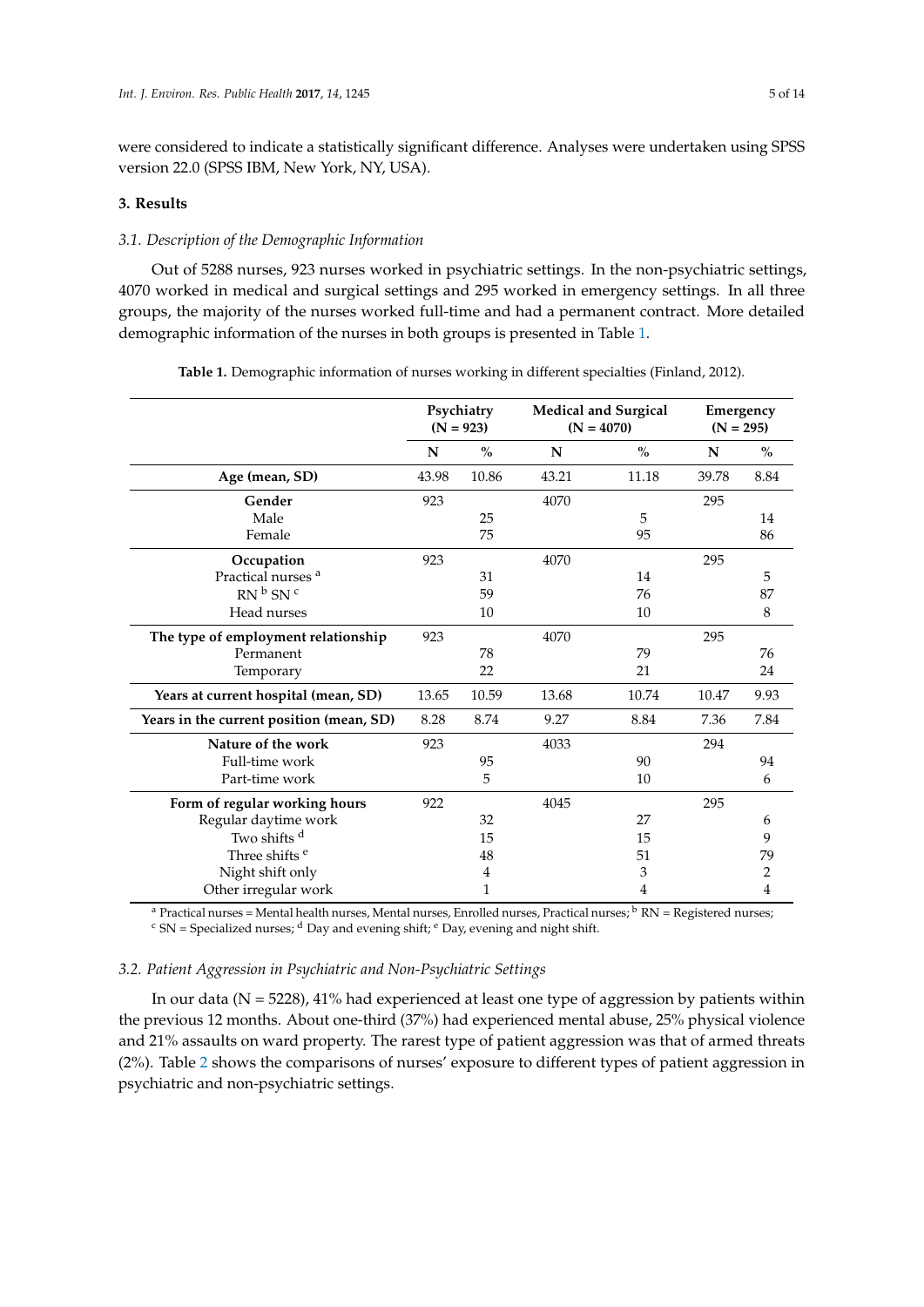|                                                | Psychiatry<br>$(N = 923)$ |               |      | $(N = 4070)$ | <b>Medical and Surgical</b> | Emergency<br>$(N = 295)$ |                |                |
|------------------------------------------------|---------------------------|---------------|------|--------------|-----------------------------|--------------------------|----------------|----------------|
|                                                | N                         | $\frac{0}{0}$ | N    | $\%$         | p <sup>a</sup>              | N                        | $\%$           | p <sup>a</sup> |
| Experiences of at least one type of aggression |                           |               |      |              |                             |                          |                |                |
| Yes                                            | 563                       | 65            | 1374 | 36           | < 0.001                     | 224                      | 81             | < 0.001        |
| N <sub>o</sub>                                 | 297                       | 35            | 2483 | 64           |                             | 54                       | 19             |                |
| Assaults on ward property                      |                           |               |      |              |                             |                          |                |                |
| Yes                                            | 440                       | 49            | 514  | 13           | < 0.001                     | 124                      | 43             | 0.085          |
| N <sub>o</sub>                                 | 463                       | 51            | 3492 | 87           |                             | 165                      | 57             |                |
| Mental abuse                                   |                           |               |      |              |                             |                          |                |                |
| Yes                                            | 544                       | 61            | 1141 | 29           | < 0.001                     | 210                      | 75             | < 0.001        |
| No                                             | 343                       | 39            | 2797 | 71           |                             | 72                       | 25             |                |
| Physical assaults                              |                           |               |      |              |                             |                          |                |                |
| Yes                                            | 333                       | 38            | 820  | 21           | < 0.001                     | 135                      | 47             | 0.005          |
| N <sub>o</sub>                                 | 552                       | 62            | 3143 | 79           |                             | 153                      | 53             |                |
| <b>Armed threats</b>                           |                           |               |      |              |                             |                          |                |                |
| Yes                                            | 41                        | 5             | 36   | 1            | < 0.001                     | 7                        | $\overline{2}$ | 0.104          |
| No                                             | 855                       | 95            | 3957 | 99           |                             | 283                      | 98             |                |

<span id="page-5-0"></span>**Table 2.** Comparison of nurses' exposure to different types of patient aggression in psychiatric and non-psychiatric settings (Finland, 2012).

<sup>a</sup> *p*-value, comparison with psychiatric nurses.

We first hypothesized that more nurses working in psychiatric settings experience patient aggression than nurses in non-psychiatric settings. Our study hypothesis was partially supported: nurses working in psychiatric settings experienced all of the individual types of patient aggression (assaults on ward property, mental abuse, physical assaults and armed threats, *p* < 0.001) more often than nurses in medical and surgical settings. We also found that nurses working in psychiatric settings have experienced at least one type of patient aggression (overall) within the previous 12 months more often than nurses in medical and surgical settings (psychiatric nurses 65% vs. medical and surgical nurses 36%,  $p < 0.001$ ). However, when we looked at nurses' experiences of aggression in psychiatric settings compared to those of nurses in emergency settings, we found that nurses working in emergency settings had experienced at least one type of patient aggression (overall) within the previous 12 months more often than psychiatric nurses. Also, physical violence and mental abuse were found to happen more often in emergency settings.

## *3.3. The Wellbeing of Nurses*

Out of all nurses ( $N = 5288$ ), 17% rated their health as poor. Similarly, about one-fifth (21%) suffered from psychological distress and reduced work ability (21%), while a little less than half (49%) suffered from sleep disturbances. Table [3](#page-5-1) presents the moderate correlations between the wellbeing scores.

<span id="page-5-1"></span>

|                        | <b>Self-Rated Health</b> | <b>Psychological Distress</b> | <b>Sleep Disturbances</b> | <b>Work Ability</b> |
|------------------------|--------------------------|-------------------------------|---------------------------|---------------------|
| Self-rated health      |                          | 0.21                          | 0.20                      | 0.59                |
| Psychological distress | 0.21                     |                               | 0.30                      | 0.26                |
| Sleep disturbances     | 0.20                     | 0.30                          |                           | 0.20                |
| Work ability           | 0.59                     | 0.26                          | 0.20                      |                     |

**Table 3.** Correlations of wellbeing scores (Finland, 2012).

Our second hypothesis was that nurses working in psychiatric settings have poorer self-rated health, more sleep disturbances, psychological distress and reduced work ability compared to nurses in non-psychiatric settings. Table [4](#page-6-0) presents the results of cross-tabulations, Chi-squared test  $(x^2)$  with effect sizes, and mean values of the wellbeing scores. We found statistically significant differences in the wellbeing scores among nurses working in psychiatric and those working in non-psychiatric settings.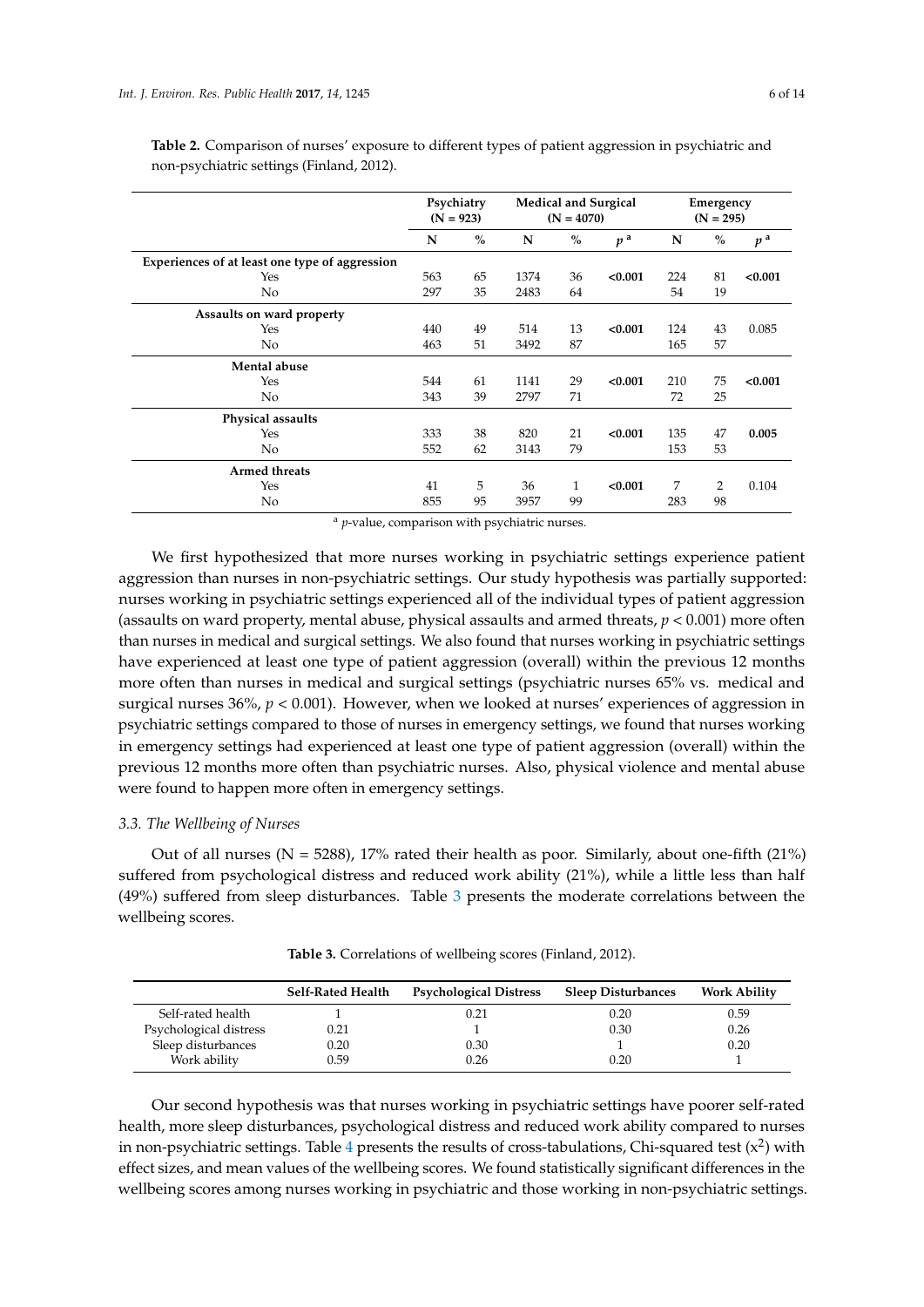First, a higher number of nurses working in psychiatric settings had both poor self-rated health and reduced work ability compared to nurses working in medical and surgical settings (20% vs. 16%,  $p = 0.012$  and 25% vs. 20%,  $p = 0.003$ ). On the other hand, psychological distress and disturbed sleep were more common among nurses working in medical and surgical settings (22% vs. 19%, *p* = 0.019, and 51% vs. 43%, *p* < 0.001, respectively). Second, a higher number of nurses working in psychiatric settings had both poor self-rated health and reduced work ability compared to nurses working emergency settings (20% vs.  $12\%$ ,  $p = 0.002$  and 25% vs.  $13\%$ ,  $p < 0.001$ ). However, the differences between the mean values of these scores in psychiatric and the both non-psychiatric settings were small, as were the effect sizes (Table [4\)](#page-6-0). Thus, our second hypothesis was only partially supported by our study results.

<span id="page-6-0"></span>

|                        | Psychiatry<br>$(N = 923)$ |           |     |      |      | $(N = 4070)$ | <b>Medical and Surgical</b> |                 | Emergency<br>$(N = 295)$ |           |     |                  |  |
|------------------------|---------------------------|-----------|-----|------|------|--------------|-----------------------------|-----------------|--------------------------|-----------|-----|------------------|--|
|                        | Mean                      | <b>SD</b> | N   | $\%$ | Mean | <b>SD</b>    | N                           | $\%$            | Mean                     | <b>SD</b> | N   | $\%$             |  |
| Self-rated health      | 1.82                      | 0.84      |     |      | 1.70 | 0.82         |                             |                 | 1.56                     | 0.75      |     |                  |  |
| Good                   |                           |           | 734 | 80   |      |              | 3375                        | 84 <sup>a</sup> |                          |           | 257 | 88 <sup>e</sup>  |  |
| Poor                   |                           |           | 185 | 20   |      |              | 674                         | 16              |                          |           | 36  | 12               |  |
| Psychological distress | 1.77                      | 2.64      |     |      | 2.04 | 2.86         |                             |                 | 1.90                     | 2.73      |     |                  |  |
| No                     |                           |           | 750 | 81   |      |              | 3164                        | 78 <sup>b</sup> |                          |           | 233 | $79^{\text{ }t}$ |  |
| Yes                    |                           |           | 171 | 19   |      |              | 896                         | 22              |                          |           | 62  | 21               |  |
| Sleep disturbances     | 3.30                      | 1.49      |     |      | 3.48 | 1.45         |                             |                 | 3.15                     | 1.41      |     |                  |  |
| No                     |                           |           | 525 | 57   |      |              | 1993                        | 49 <sup>c</sup> |                          |           | 180 | 61 <sup>g</sup>  |  |
| Yes                    |                           |           | 398 | 43   |      |              | 2067                        | 51              |                          |           | 115 | 39               |  |
| Work ability           | 8.15                      | 1.52      |     |      | 8.35 | 1.48         |                             |                 | 8.78                     | 1.25      |     |                  |  |
| Good                   |                           |           | 693 | 75   |      |              | 3235                        | 80 <sup>d</sup> |                          |           | 254 | 87 <sup>h</sup>  |  |
| Reduced                |                           |           | 228 | 25   |      |              | 822                         | 20              |                          |           | 39  | 13               |  |

**Table 4.** Comparison of nurses' wellbeing in different settings (Finland, 2012).

 $p = 0.012$ , Cramer's V 0.036;  $p = 0.019$ , Cramer's V 0.033;  $p < 0.001$ , Cramer's V 0.061;  $q = 0.003$ , Cramer's V 0.043; <sup>e</sup> *p* = 0.002, Cramer's V 0.087; <sup>f</sup> *p* = 0.352, Cramer's V 0.027; <sup>g</sup> *p* = 0.210, Cramer's V 0.036; <sup>h</sup> *p* < 0.001, Cramer's V 0.12.

# *3.4. Comparison of Associations between Patient Aggression and the Wellbeing of Nurses Working in Psychiatric and Non-Psychiatric Settings*

Our third hypothesis was that nurses who work in psychiatric settings and experience patient aggression are more likely to have poor self-rated health, sleep disturbances, psychological distress and reduced work ability compared to their counterparts in non-psychiatric settings.

The analysis showed first that nurses in psychiatric settings who had experienced at least one type of patient aggression in the previous 12 months were less likely to suffer from psychological distress and sleep disturbances compared to nurses working in medical and surgical settings (OR 0.55, test of interaction  $p = 0.003$  and OR 0.65, test of interaction  $p = 0.007$ , respectively). Similarly, nurses working in psychiatric settings who had experienced mental abuse were again less likely to suffer from psychological distress and sleep disturbances compared to nurses working in medical and surgical settings (OR 0.39, test of interaction  $p < 0.001$ ). Table [5](#page-7-0) presents the results of these logistic regression models with interaction terms.

Regarding comparisons between nurses in psychiatric and emergency settings, nurses working in psychiatric settings who had been subjected to physical assaults and armed threats were less likely to experience sleep disturbances compared to nurses working in emergency settings (OR 0.57, test of interaction  $p = 0.044$ ). Table [6](#page-7-1) presents the results of these logistic regression models with interaction terms.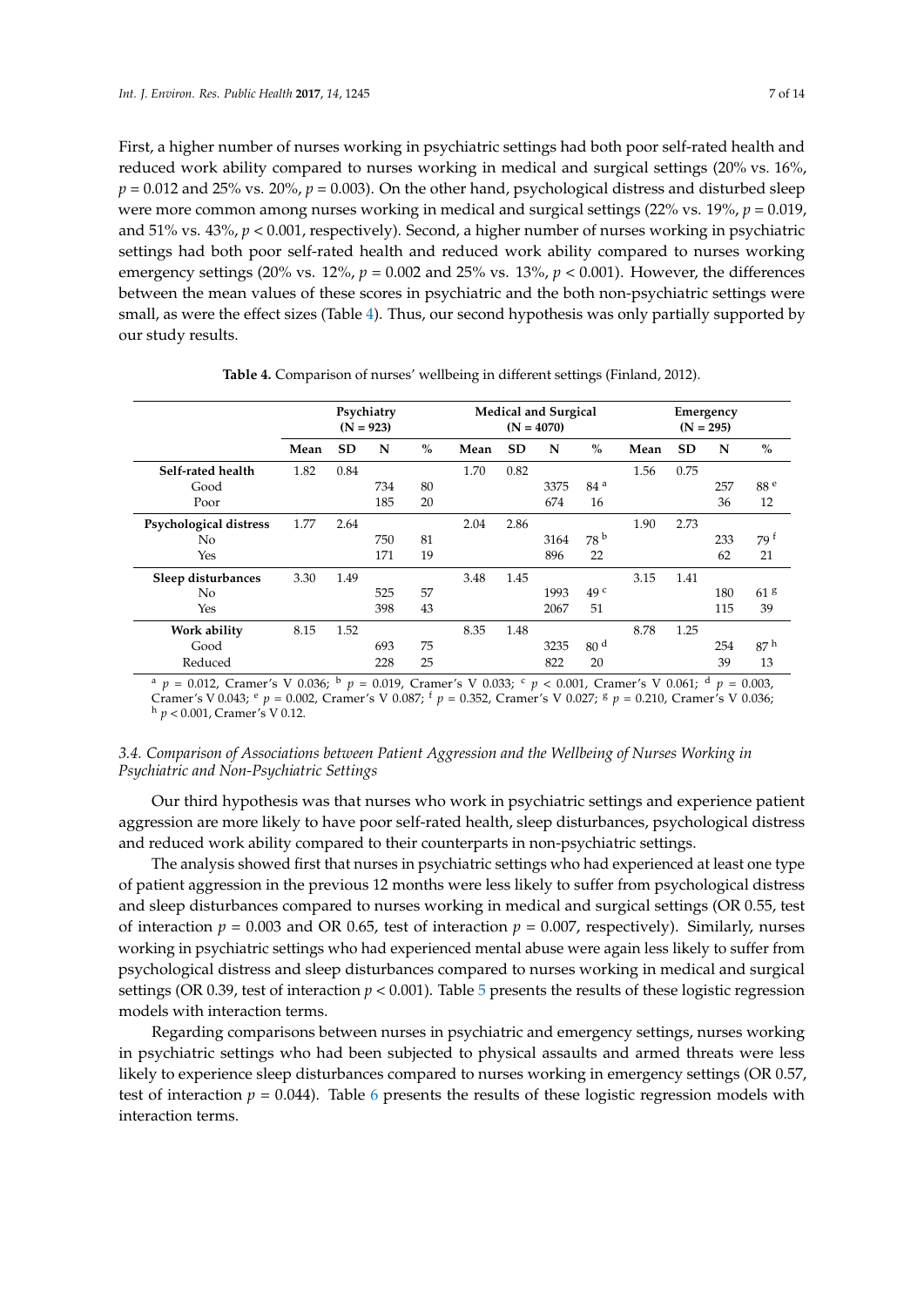| Variable                        |           | <b>Self-Rated Health</b> |           |             |      | <b>Psychological Distress</b> |           |             |           | <b>Sleep Disturbances</b> |           |                |      | <b>Work Ability</b> |           |                |  |
|---------------------------------|-----------|--------------------------|-----------|-------------|------|-------------------------------|-----------|-------------|-----------|---------------------------|-----------|----------------|------|---------------------|-----------|----------------|--|
|                                 | <b>OR</b> | 95% CI                   | Wald (df) | $v^{\rm a}$ | OR   | 95% CI                        | Wald (df) | $v^{\rm a}$ | <b>OR</b> | 95% CI                    | Wald (df) | n <sup>a</sup> | OR   | 95% CI              | Wald (df) | n <sup>a</sup> |  |
| At least one type of aggression |           |                          |           |             |      |                               |           |             |           |                           |           |                |      |                     |           |                |  |
| Psychiatric nurses vs.          | 1.01      | $0.68 - 1.50$            | 0.004(1)  | 0.950       | 0.55 | $0.37 - 0.81$                 | 9.13(1)   | 0.003       | 0.65      | $0.48 - 0.89$             | 7.33(1)   | 0.007          | 1.01 | $0.70 - 1.47$       | 0.005(1)  | 0.946          |  |
| Medical and surgical nurses     | ref       |                          |           |             | ref  |                               |           |             | ref       |                           |           |                | ref  |                     |           |                |  |
| Assaults on ward property       |           |                          |           |             |      |                               |           |             |           |                           |           |                |      |                     |           |                |  |
| Psychiatric nurses vs.          | 0.81      | $0.47 - 1.41$            | 0.56(1)   | 0.455       | 1.61 | $0.91 - 2.85$                 | 2.72(1)   | 0.099       | 1.42      | $0.91 - 2.21$             | 2.35(1)   | 0.125          | 0.85 | $0.50 - 1.41$       | 0.41(1)   | 0.521          |  |
| Medical and surgical nurses     | ref       |                          |           |             | ref  |                               |           |             | ref       |                           |           |                | ref  |                     |           |                |  |
| Mental abuse                    |           |                          |           |             |      |                               |           |             |           |                           |           |                |      |                     |           |                |  |
| Psychiatric nurses vs.          | 1.13      | $0.68 - 1.87$            | 0.22(1)   | 0.638       | 0.39 | $0.23 - 0.66$                 | 12.17(1)  | < 0.001     | 0.64      | $0.43 - 0.96$             | 4.58(1)   | 0.033          | 1.01 | $0.63 - 1.62$       | 0.002(1)  | 0.963          |  |
| Medical and surgical nurses     | ref       |                          |           |             | ref  |                               |           |             | ref       |                           |           |                | ref  |                     |           |                |  |
| Physical assaults               |           |                          |           |             |      |                               |           |             |           |                           |           |                |      |                     |           |                |  |
| Psychiatric nurses vs.          | 0.78      | $0.47 - 1.30$            | 0.94(1)   | 0.777       | 0.87 | $0.52 - 1.46$                 | 0.27(1)   | 0.601       | 0.69      | $0.46 - 1.04$             | 3.12(1)   | 0.078          | 0.88 | $0.55 - 1.41$       | 0.29(1)   | 0.590          |  |
| Medical and surgical nurses     | ref       |                          |           |             | ref  |                               |           |             | ref       |                           |           |                | ref  |                     |           |                |  |
| Armed threats                   |           |                          |           |             |      |                               |           |             |           |                           |           |                |      |                     |           |                |  |
| Psychiatric nurses vs.          | 1.92      | $0.56 - 6.59$            | 1.06(1)   | 0.302       | 1.04 | $0.36 - 3.01$                 | 0.006(1)  | 0.937       | 1.03      | $0.39 - 2.71$             | 0.003(1)  | 0.959          | 1.60 | $0.56 - 4.55$       | 0.78(1)   | 0.378          |  |
| Medical and surgical nurses     | ref       |                          |           |             | ref  |                               |           |             | ref       |                           |           |                | ref  |                     |           |                |  |

**Table 5.** Odds ratios (OR) and 95% confidence intervals (CI) comparing wellbeing outcomes between nurses in psychiatric and medical and surgical specialties having encountered different types of aggression in their work (Finland, 2012).

<sup>a</sup> Test of interaction.

**Table 6.** Odds ratios (OR) and 95% confidence intervals (CI) comparing wellbeing outcomes between nurses in psychiatric and emergency specialties having encountered different types of aggression in their work (Finland, 2012).

<span id="page-7-0"></span>

| Variable                              | <b>Self-Rated Health</b> |               |           | <b>Psychological Distress</b> |           |               |           | <b>Sleep Disturbances</b> |           |               |           | <b>Work Ability</b> |           |               |           |                  |
|---------------------------------------|--------------------------|---------------|-----------|-------------------------------|-----------|---------------|-----------|---------------------------|-----------|---------------|-----------|---------------------|-----------|---------------|-----------|------------------|
|                                       | <b>OR</b>                | 95% CI        | Wald (df) | n <sup>a</sup>                | <b>OR</b> | 95%CI         | Wald (df) | $p^{\rm a}$               | <b>OR</b> | 95% CI        | Wald (df) | p <sup>d</sup>      | <b>OR</b> | 95% CI        | Wald (df) | $v^{\mathsf{a}}$ |
| At least one type of aggression       |                          |               |           |                               |           |               |           |                           |           |               |           |                     |           |               |           |                  |
| Psychiatric nurses vs.                | 1.79                     | $0.73 - 4.43$ | 1.60      | 0.206                         | 0.67      | $0.29 - 1.54$ | 0.91      | 0.340                     | 0.72      | $0.36 - 1.42$ | 0.89(1)   | 0.344               | 0.74      | $0.26 - 2.12$ | 0.312(1)  | 0.557            |
| Emergency nurses                      | ref                      |               |           |                               | ref       |               |           |                           | ref       |               |           |                     | ref       |               |           |                  |
| Assaults on ward property             |                          |               |           |                               |           |               |           |                           |           |               |           |                     |           |               |           |                  |
| Psychiatric nurses vs.                | 0.89                     | $0.41 - 1.96$ | 0.078(1)  | 0.789                         | 1.20      | $0.62 - 2.35$ | 0.29(1)   | 0.589                     | 1.22      | $0.70 - 2.11$ | 0.50(1)   | 0.479               | 0.62      | $0.29 - 1.32$ | 1.53(1)   | 0.217            |
| Emergency nurses                      | ref                      |               |           |                               | ref       |               |           |                           | ref       |               |           |                     | ref       |               |           |                  |
| Mental abuse                          |                          |               |           |                               |           |               |           |                           |           |               |           |                     |           |               |           |                  |
| Psychiatric nurses vs.                | 1.34                     | $0.57 - 3.19$ | 0.46(1)   | 0.499                         | 0.48      | $0.22 - 1.06$ | 3.27(1)   | 0.070                     | 0.69      | $0.37 - 1.28$ | 1.40(1)   | 0.237               | 0.70      | $0.28 - 1.77$ | 0.56(1)   | 0.455            |
| Emergency nurses                      | ref                      |               |           |                               | ref       |               |           |                           | ref       |               |           |                     | ref       |               |           |                  |
| Physical assaults and armed threats b |                          |               |           |                               |           |               |           |                           |           |               |           |                     |           |               |           |                  |
| Psychiatric nurses vs.                | 1.22                     | $0.55 - 2.72$ | 0.24(1)   | 0.624                         | 0.99      | $0.51 - 1.95$ | 0.00(1)   | 0.987                     | 0.57      | $0.33 - 0.98$ | 4.06(1)   | 0.044               | 1.06      | $0.50 - 2.25$ | 0.03(1)   | 0.873            |
| Emergency nurses                      | ref                      |               |           |                               | ref       |               |           |                           | ref       |               |           |                     | ref       |               |           |                  |

<span id="page-7-1"></span><sup>a</sup> Test of interaction; <sup>b</sup> Physical assaults and armed threats are combined due to too few observations of armed threats.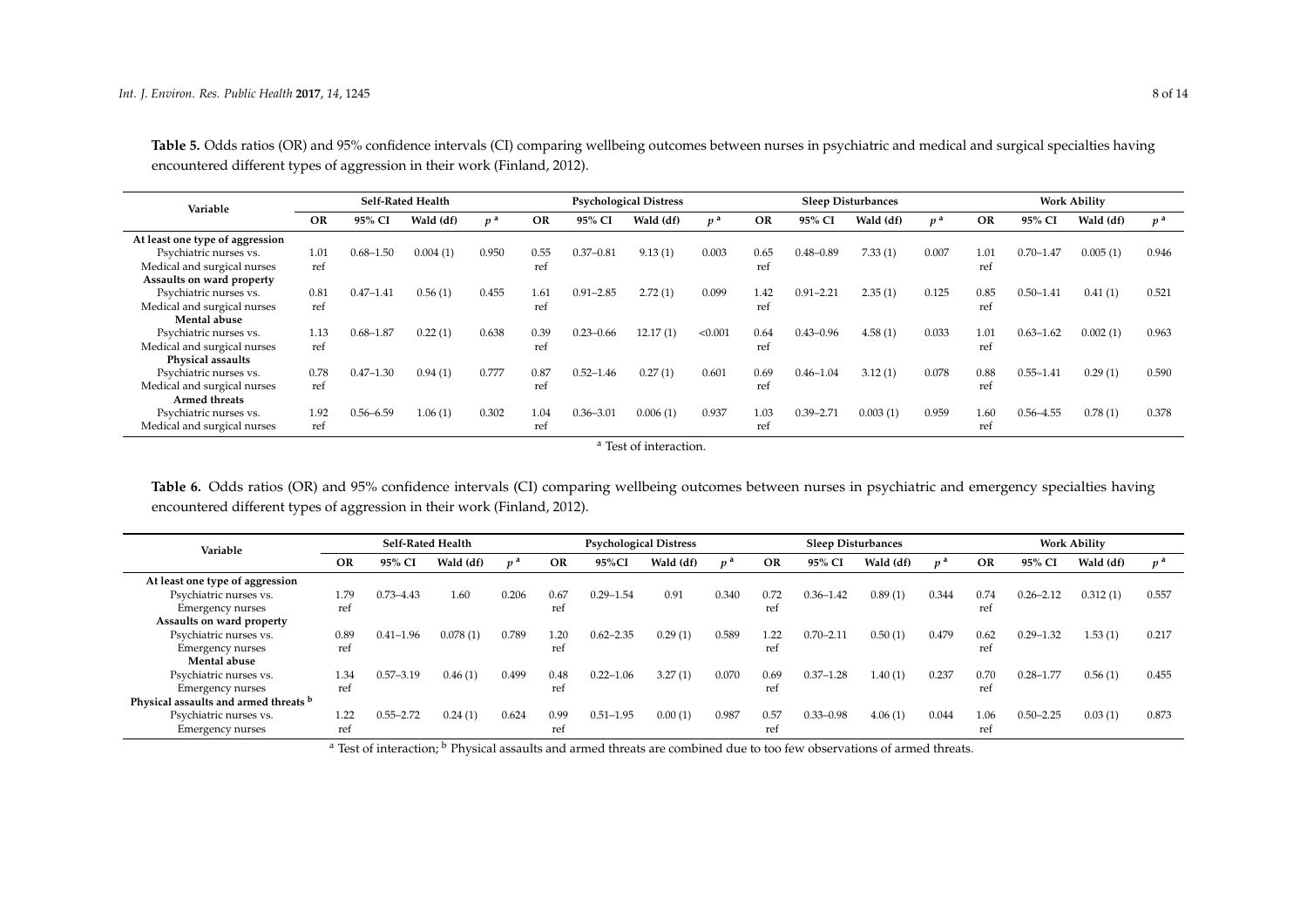All of the interactions remained significant after controlling for gender and occupational level. We found no statistically significant interactions between psychiatric and the two non-psychiatric settings regarding work ability or any of the different types of patient aggression. Thus, our third hypothesis was not supported by our study results.

#### **4. Discussion**

In our cross-sectional survey among nurses in different settings, we found that more nurses in psychiatric settings experienced patient aggression compared to nurses who worked in medical and surgical settings. The finding is in line with previous studies [\[2](#page-10-1)[,17\]](#page-10-13). However, we also found that physical aggression and mental abuse were more common in emergency settings, compared to psychiatric settings. The finding regarding physical aggression is not totally in line with previous studies, although earlier research has reported emergency settings as having a high risk for experiencing physical aggression [\[2,](#page-10-1)[17\]](#page-10-13). On the other hand, some studies have found a higher occurrence of non-physical aggression in emergency settings, compared to psychiatric settings [\[2\]](#page-10-1). Nevertheless, the finding regarding the high occurrence of patient aggression in psychiatric settings is worrying because working in psychiatry includes higher odds for diagnosed depression, antidepressant medication use and sick leave due to depression and mental disorders [\[22\]](#page-11-4).

Contrary to our preliminary assumption, we found that nurses working in medical and surgical settings suffer from psychological distress and sleep disturbances more often than nurses in psychiatric settings, whereas we did not detect any significant differences in these indicators regarding emergency settings. Our finding is not in line with the aforementioned findings [\[22\]](#page-11-4). Our finding may indicate that nurses in psychiatric settings are merely more likely to seek help for psychological disturbances because they can more easily recognize factors related to psychiatric wellbeing and have more positive attitudes toward mental health problems [\[48\]](#page-12-12) than those working in medical and surgical settings. This might also indicate that psychiatric organizations and those providing emergency services have better tools to manage stressful work environments. The fact that psychiatric nurses are more likely to recognize these issues might also reflect on our finding of poor self-rated health among psychiatric staff, a finding that has emerged in previous studies, too [\[49\]](#page-12-13). Furthermore, certain types of violence such as bullying by staff members, which has been associated with employees' wellbeing [\[14\]](#page-10-14), might be more common in non-psychiatric settings compared to psychiatric settings when comparing occurrences found in separate studies (see, e.g., [\[50](#page-12-14)[,51\]](#page-12-15)). This situation might explain why nurses in medical and surgical settings suffer from psychological distress and sleep disturbances more often than nurses in psychiatric settings. However, the differences between the mean values of these wellbeing scores in psychiatric and non-psychiatric settings were small, as were the effect sizes. This raises a question about the relevance of our findings.

Contrary to our original assumption, we also report the novel finding that nurses working outside the psychiatric field are more likely to experience psychological distress and sleep disturbances in cases of patient aggression. Nurses working in psychiatric settings may be better educated on how to manage patient aggressive behavior [\[52](#page-12-16)[,53\]](#page-12-17) or they may have better coping mechanisms in these events. On the other hand, nurses working in psychiatric settings may be more hardened toward less severe forms of patient aggression, and therefore their psychological reactions are less severe than those of their counterparts. Our earlier studies have already shown that psychiatric nurses have reported in interviews that verbal assaults are not always recognized as violence [\[54\]](#page-12-18), and patient aggression is rather unavoidable in their job [\[55,](#page-12-19)[56\]](#page-13-0). On the other hand, a study conducted in Italy found that the association between experiences of verbal aggression and psychological problems were stronger among student nurses than among professional nurses [\[57\]](#page-13-1), which might indicate that less experienced nurses have less resilience to workplace violence. When comparing occurrences in separate studies, nurses in non-psychiatric settings experience lower rates of, for example, patient-initiated verbal abuse compared to psychiatric nurses (see, e.g., [\[50](#page-12-14)[,51\]](#page-12-15)). It has been suggested that in non-psychiatric settings, perpetrators are mainly visitors, caregivers or relatives, whereas in psychiatric settings the perpetrators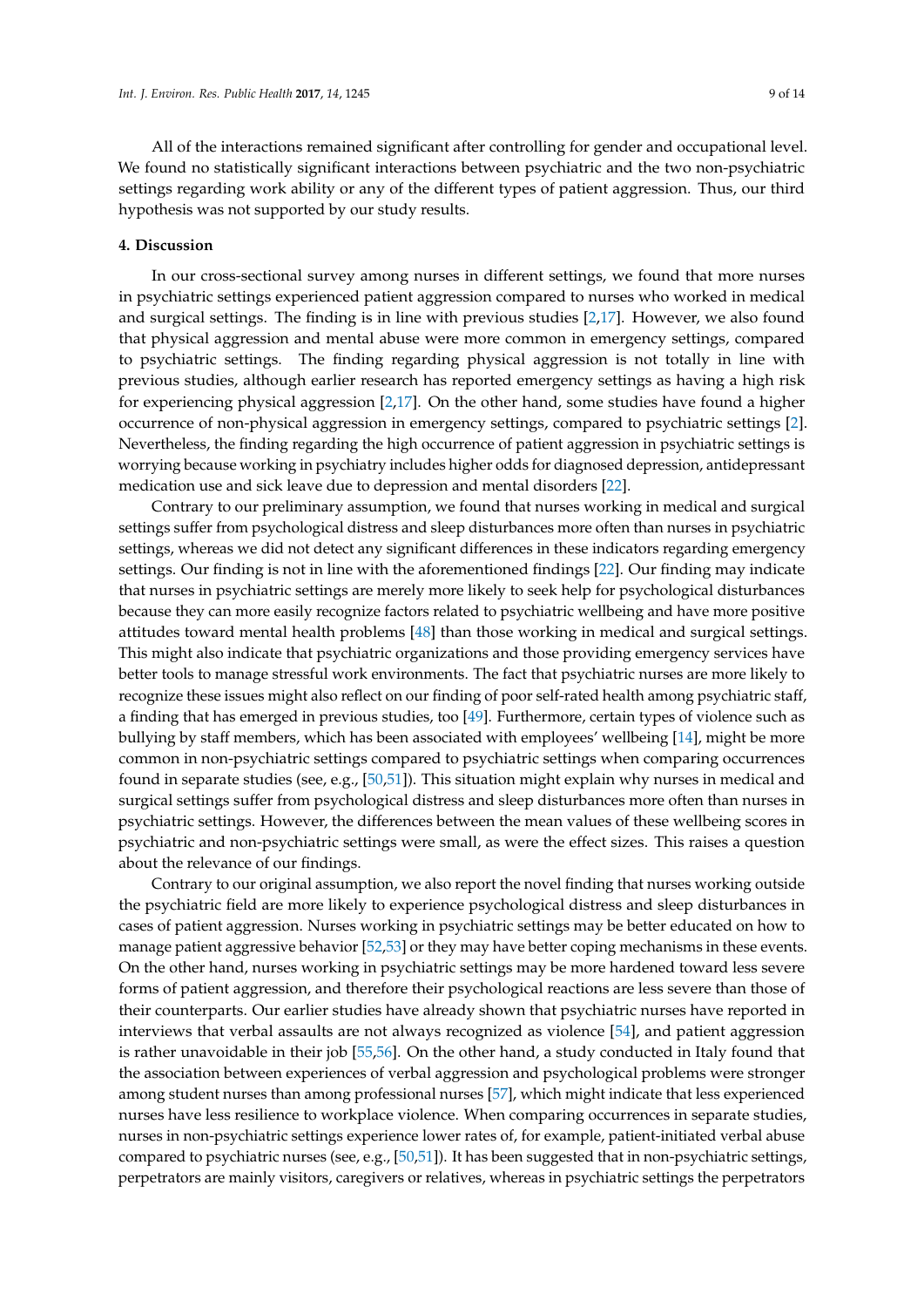are mainly patients [\[58\]](#page-13-2). Therefore, non-psychiatric nurses might be less experienced than psychiatric nurses in managing this type of patient aggression and its consequences, which might explain the results that they are more likely to experience psychological distress and sleep disturbances in cases of patient aggression. However, this still raises the question of why nurses working in emergency settings are more likely to suffer from sleep disturbances in cases of physical assaults and armed threats. We may assume that, although certain types of aggression are more prevalent in emergency departments, education in the management of aggression and its consequences is lacking compared to that in psychiatric settings.

Our study raised two main questions, which remain unanswered. First, we need to ask whether poorer self-rated health and reduced perceived work ability among nurses working in psychiatric settings are signs of a serious hidden problem among staff in health services, which should urgently be considered. If nurses' silent concerns cannot be identified, they may result in depression and medication use, something that has been found in our previous studies [\[22\]](#page-11-4). On the other hand, we need to ask whether nurses working outside psychiatric settings, who face aggressive events, are in more serious danger to suffer from poor psychiatric wellbeing and sleep disturbances. More research on this should be conducted. In any case, both problems identified in this study need to seriously be taken into account to ensure occupational safety and support the wellbeing of staff in their work.

This study has several limitations. First, the cross-sectional nature of the study does not allow us to make definite causal conclusions about the results. Longitudinal research itself with measurements at several time points is therefore needed in the future to verify our findings. Second, the study relies on self-reported questionnaires, which include the possibility of common method variance, and misunderstanding or modifying answers in order to give a more socially desirable response [\[59\]](#page-13-3). This is a case, especially in the retrospective evaluation of patient aggression during the 12 months prior to the measurement, which causes concerns due to recall bias or likelihood to underestimate the occurrence of aggression [\[60\]](#page-13-4). More objective data collection, such as organizations' incident reports, could have been provided, although underreporting cannot be avoided in incident reports either [\[53](#page-12-17)[,61\]](#page-13-5). On the other hand, all measures used in this study are widely used in large epidemiological studies, and their validity has previously been proven (see, e.g., [\[34,](#page-11-16)[39,](#page-12-3)[41\]](#page-12-5)).

Third, the differences between the groups could have been affected by the large sample size, although the finding is not relevant in clinical practice. However, the sample size obtained in this study is representative, with a good response rate (72%) from various regions in Finland. This allows generalization of the results to Finnish healthcare services and abroad, keeping in mind the differences in the health systems.

#### **5. Conclusions**

Our results show that, compared to medical and surgical nurses, psychiatric nurses face patient aggression more often, but some types of aggression are more common in emergency settings. Subjective health and work ability levels among psychiatric nurses are worse than those among both of the non-psychiatric nursing groups, while the psychiatric wellbeing of psychiatric nurses is better, and they have less sleep problems compared to medical and surgical nurses. After exposure to patient aggression, psychiatric nurses have better psychiatric wellbeing and less sleep problems than non-psychiatric nurses. This suggest that more attention should be given in non-psychiatric settings for maintaining nurses' wellbeing after exposure to patient aggression. Our study changes the previous understanding of which nursing fields are most taxing on nurses' wellbeing. Our findings underline the importance of also evaluating and developing support (e.g., post-incident debriefing, clinical supervision and education) in non-psychiatric settings for maintaining nurses' health and wellbeing after exposure to patient aggression, not only regarding physical aggression, but less severe forms of patient aggression, as well. Special attention should be given to emergency settings, where certain types of patient aggression are even more common than in psychiatric settings.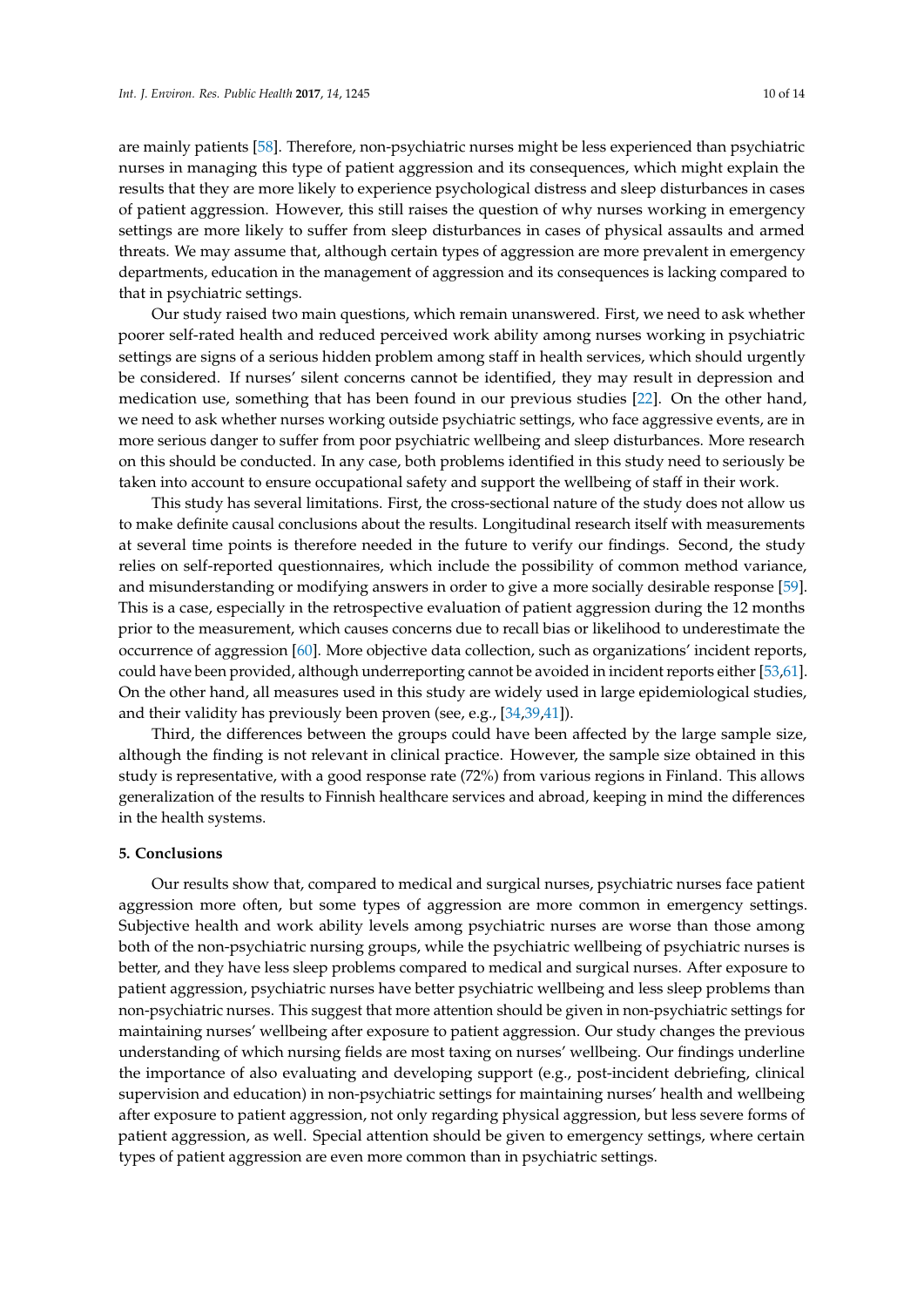**Acknowledgments:** This study has been partially funded by the Finnish Work Environment Fund (111298, "Safer working management", 2012–2013), the Academy of Finland (projects 294298, 307367), and supported by the Doctoral Programme in Nursing Science (DPNurs), University of Turku, Finland. The data collection was conducted by the Finnish Public Sector study and supported by the Academy of Finland (projects 264944, 267727). We also would like to thank Jaana Pentti for preparing the data for analysis, Jouko Katajisto for conducting the data analysis and Leigh Ann Lindholm for language editing.

**Author Contributions:** Roles of each author are as follows: M.V. designed the study. M.K. and J.V. planned and oversaw the data collection. V.P. and L.W. analyzed the data with statistician. All authors contributed in interpretation of the data for the study. V.P., L.W., and M.V. drafted the paper and M.V., J.V. and M.K. revised it critically for important intellectual content.

**Conflicts of Interest:** The authors declare no conflict of interest.

# **References**

- <span id="page-10-0"></span>1. Edward, K.L.; Stephenson, J.; Ousey, K.; Lui, S.; Warelow, P.; Giandinoto, J.A. A systematic review and meta-analysis of factors that relate to aggression perpetrated against nurses by patients/relatives or staff. *J. Clin. Nurs.* **2016**, *25*, 289–299. [\[CrossRef\]](http://dx.doi.org/10.1111/jocn.13019) [\[PubMed\]](http://www.ncbi.nlm.nih.gov/pubmed/26507792)
- <span id="page-10-1"></span>2. Spector, P.E.; Zhou, Z.E.; Che, X.X. Nurse exposure to physical and nonphysical violence, bullying, and sexual harassment: A quantitative review. *Int. J. Nurs. Stud.* **2014**, *51*, 72–84. [\[CrossRef\]](http://dx.doi.org/10.1016/j.ijnurstu.2013.01.010) [\[PubMed\]](http://www.ncbi.nlm.nih.gov/pubmed/23433725)
- <span id="page-10-2"></span>3. National Institute for Health and Care Excellence (NICE). Violence and Aggression: Short-Term Management in Mental Health, Health and Community Settings. 2015. NICE Guideline, NG10. Available online: <https://www.nice.org.uk/guidance/ng10> (accessed on 10 August 2017).
- <span id="page-10-3"></span>4. Merecz, D.; Rymaszewska, J.; Moscicka, A.; Kiejna, A.; Jarosz-Nowak, J. Violence at the workplace— A questionnaire survey of nurses. *Eur. Psychiatry* **2006**, *21*, 442–450. [\[CrossRef\]](http://dx.doi.org/10.1016/j.eurpsy.2006.01.001) [\[PubMed\]](http://www.ncbi.nlm.nih.gov/pubmed/16530389)
- 5. Miranda, H.; Punnett, L.; Gore, R.; Boyer, J. Violence at the workplace increases the risk of musculoskeletal pain among nursing home workers. *Occup. Environ. Med.* **2011**, *68*, 52–57. [\[CrossRef\]](http://dx.doi.org/10.1136/oem.2009.051474) [\[PubMed\]](http://www.ncbi.nlm.nih.gov/pubmed/20876554)
- <span id="page-10-4"></span>6. Fujishiro, K.; Gee, G.C.; de Castro, A.B. Associations of workplace aggression with work-related well-being among nurses in the Philippines. *Am. J. Public Health* **2011**, *101*, 861–867. [\[CrossRef\]](http://dx.doi.org/10.2105/AJPH.2009.188144) [\[PubMed\]](http://www.ncbi.nlm.nih.gov/pubmed/21088262)
- <span id="page-10-5"></span>7. Needham, I.; Abderhalden, C.; Halfens, R.J.; Fischer, J.E.; Dassen, T. Non-somatic effects of patient aggression on nurses: A systematic review. *J. Adv. Nurs.* **2005**, *49*, 283–296. [\[CrossRef\]](http://dx.doi.org/10.1111/j.1365-2648.2004.03286.x) [\[PubMed\]](http://www.ncbi.nlm.nih.gov/pubmed/15660553)
- <span id="page-10-6"></span>8. Estryn-Behar, M.; van der Heijden, B.; Camerino, D.; Fry, C.; Le Nezet, O.; Conway, P.M.; Hasselhorn, H.M.; NEXT Study group. Violence risks in nursing—Results from the European 'NEXT' Study. *Occup. Med.* **2008**, *58*, 107–114. [\[CrossRef\]](http://dx.doi.org/10.1093/occmed/kqm142) [\[PubMed\]](http://www.ncbi.nlm.nih.gov/pubmed/18211910)
- <span id="page-10-7"></span>9. Gascon, S.; Leiter, M.P.; Andres, E.; Santed, M.A.; Pereira, J.P.; Cunha, M.J.; Albesa, A.; Montero-Marín, J.; García-Campayo, J.; Martínez-Jarreta, B. The role of aggressions suffered by healthcare workers as predictors of burnout. *J. Clin. Nurs.* **2013**, *22*, 3120–3129. [\[CrossRef\]](http://dx.doi.org/10.1111/j.1365-2702.2012.04255.x) [\[PubMed\]](http://www.ncbi.nlm.nih.gov/pubmed/22978353)
- <span id="page-10-8"></span>10. Vaez, M.; Josephson, M.; Vingard, E.; Voss, M. Work-related violence and its association with self-rated general health among public sector employees in Sweden. *Work* **2014**, *49*, 163–171. [\[CrossRef\]](http://dx.doi.org/10.3233/WOR-131715) [\[PubMed\]](http://www.ncbi.nlm.nih.gov/pubmed/24004771)
- <span id="page-10-9"></span>11. Magnavita, N. The exploding spark. Workplace violence in an infectious disease hospital—A longitudinal study. *Biomed. Res. Int.* **2013**. [\[CrossRef\]](http://dx.doi.org/10.1155/2013/316358) [\[PubMed\]](http://www.ncbi.nlm.nih.gov/pubmed/23936789)
- <span id="page-10-10"></span>12. Magnavita, N. Workplace violence and occupational stress in health care workers: A chicken and egg situation—Results of a 6-year follow-up study. *J. Nurs. Scholarsh.* **2014**, *46*, 366–376. [\[CrossRef\]](http://dx.doi.org/10.1111/jnu.12088) [\[PubMed\]](http://www.ncbi.nlm.nih.gov/pubmed/24754800)
- <span id="page-10-11"></span>13. Farrell, G.A.; Shafiei, T.; Chan, S.P. Patient and visitor assault on nurses and midwives: An exploratory study of employer 'protective' factors. *Int. J. Ment. Health Nurs.* **2014**, *23*, 88–96. [\[CrossRef\]](http://dx.doi.org/10.1111/inm.12002) [\[PubMed\]](http://www.ncbi.nlm.nih.gov/pubmed/23279321)
- <span id="page-10-14"></span>14. Rodwell, J.; Demir, D.; Flower, R.L. The oppressive nature of work in healthcare: Predictors of aggression against nurses and administrative staff. *J. Nurs. Manag.* **2013**, *21*, 888–897. [\[CrossRef\]](http://dx.doi.org/10.1111/jonm.12086) [\[PubMed\]](http://www.ncbi.nlm.nih.gov/pubmed/23927584)
- 15. Swain, N.; Gale, C.; Greenwood, R. Patient aggression experienced by staff in a New Zealand public hospital setting. *N. Z. Med. J.* **2014**, *23*, 10–18.
- <span id="page-10-12"></span>16. Zeng, J.Y.; An, F.R.; Xiang, Y.T.; Qi, Y.K.; Ungvari, G.S.; Newhouse, R.; Yu, D.S.; Lai, K.Y.; Yu, L.Y.; Ding, Y.M.; et al. Frequency and risk factors of workplace violence on psychiatric nurses and its impact on their quality of life in China. *Psychiatry Res.* **2013**, *15*, 510–514. [\[CrossRef\]](http://dx.doi.org/10.1016/j.psychres.2013.06.013) [\[PubMed\]](http://www.ncbi.nlm.nih.gov/pubmed/23850435)
- <span id="page-10-13"></span>17. Magnavita, N.; Heponiemi, T. Violence towards health care workers in a Public Health Care Facility in Italy: A repeated cross-sectional study. *BMC Health Serv. Res.* **2012**. [\[CrossRef\]](http://dx.doi.org/10.1186/1472-6963-12-108) [\[PubMed\]](http://www.ncbi.nlm.nih.gov/pubmed/22551645)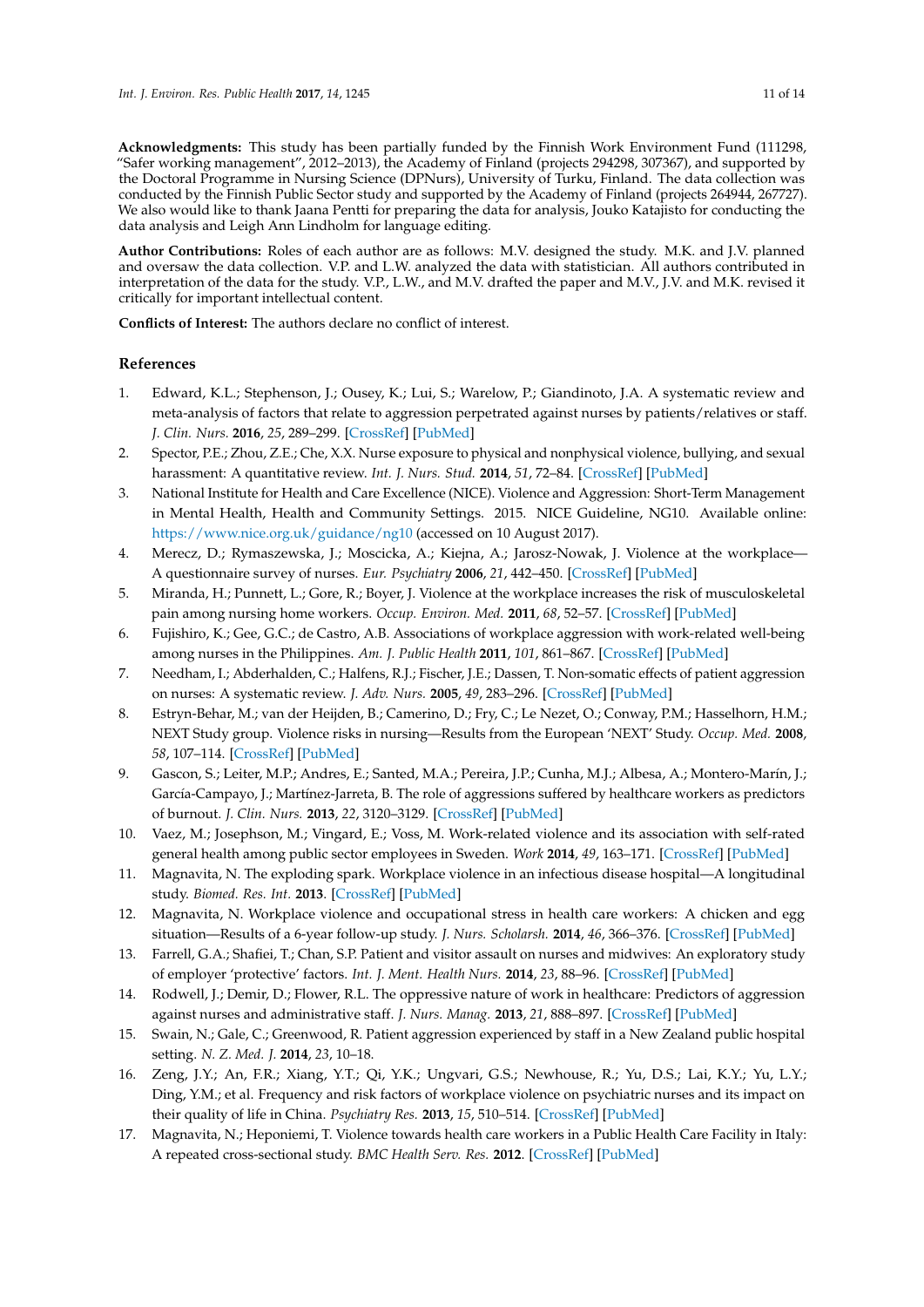- <span id="page-11-0"></span>18. Dack, C.; Ross, J.; Papadopoulos, C.; Stewart, D.; Bowers, L. A review and meta-analysis of the patient factors associated with psychiatric in-patient aggression. *Acta Psychiatr. Scand.* **2013**, *127*, 255–268. [\[CrossRef\]](http://dx.doi.org/10.1111/acps.12053) [\[PubMed\]](http://www.ncbi.nlm.nih.gov/pubmed/23289890)
- <span id="page-11-1"></span>19. Swanson, J.W.; Swartz, M.S.; Essock, S.M.; Osher, F.C.; Wagner, H.R.; Goodman, L.A.; Rosenberg, S.D.; Meador, K.G. The social-environmental context of violent behavior in persons treated for severe mental illness. *Am. J. Public Health* **2002**, *92*, 1523–1531. [\[CrossRef\]](http://dx.doi.org/10.2105/AJPH.92.9.1523) [\[PubMed\]](http://www.ncbi.nlm.nih.gov/pubmed/12197987)
- <span id="page-11-2"></span>20. Fazel, S.; Grann, M. The population impact of severe mental illness on violent crime. *Am. J. Psychiatry* **2006**, *163*, 1397–1403. [\[CrossRef\]](http://dx.doi.org/10.1176/ajp.2006.163.8.1397) [\[PubMed\]](http://www.ncbi.nlm.nih.gov/pubmed/16877653)
- <span id="page-11-3"></span>21. Lasalvia, A.; Bonetto, C.; Bertani, M.; Bissoli, S.; Cristofalo, D.; Marrella, G.; Ceccato, E.; Cremonese, C.; De Rossi, M.; Lazzarotto, L.; et al. Influence of perceived organisational factors on job burnout: Survey of community mental health staff. *Br. J. Psychiatry* **2009**, *195*, 537–544. [\[CrossRef\]](http://dx.doi.org/10.1192/bjp.bp.108.060871) [\[PubMed\]](http://www.ncbi.nlm.nih.gov/pubmed/19949206)
- <span id="page-11-4"></span>22. Virtanen, M.; Vahtera, J.; Batty, G.D.; Tuisku, K.; Oksanen, T.; Elovainio, M.; Ahola, K.; Pentti, J.; Salo, P.; Vartti, A.M.; et al. Health risk behaviors and morbidity among hospital staff–comparison across hospital ward medical specialties in a study of 21 Finnish hospitals. *Scand. J. Work Environ. Health* **2012**, *38*, 228–237. [\[CrossRef\]](http://dx.doi.org/10.5271/sjweh.3264) [\[PubMed\]](http://www.ncbi.nlm.nih.gov/pubmed/22173213)
- <span id="page-11-5"></span>23. WHO 2017. Health Topics. Health Systems. Nursing and Midwifery. Data and Statistics. Available online: [http://www.euro.who.int/en/health-topics/Health-systems/nursing-and-midwifery/data-and](http://www.euro.who.int/en/health-topics/Health-systems/nursing-and-midwifery/data-and-statistics)[statistics](http://www.euro.who.int/en/health-topics/Health-systems/nursing-and-midwifery/data-and-statistics) (accessed on 17 April 2017).
- <span id="page-11-6"></span>24. Kivimaki, M.; Hamer, M.; Batty, G.D.; Geddes, J.R.; Tabak, A.G.; Pentti, J.; Virtanen, M.; Vahtera, J. Antidepressant medication use, weight gain, and risk of type 2 diabetes: A population-based study. *Diabetes Care* **2010**, *33*, 2611–2616. [\[CrossRef\]](http://dx.doi.org/10.2337/dc10-1187) [\[PubMed\]](http://www.ncbi.nlm.nih.gov/pubmed/20823343)
- <span id="page-11-7"></span>25. Pekurinen, V.M.; Valimaki, M.; Virtanen, M.; Salo, P.; Kivimaki, M.; Vahtera, J. Organizational Justice and Collaboration among Nurses as Correlates of Violent Assaults by Patients in Psychiatric Care. *Psychiatr. Serv.* **2017**, *68*, 490–496. [\[CrossRef\]](http://dx.doi.org/10.1176/appi.ps.201600171) [\[PubMed\]](http://www.ncbi.nlm.nih.gov/pubmed/28142388)
- <span id="page-11-8"></span>26. Ministry of Social Affairs and Health Finland. Health Services. Hospitals and Specialised Medical Care. Available online: <http://stm.fi/en/hospitals-and-specialised-medical-care> (accessed on 16 June 2017).
- <span id="page-11-9"></span>27. Finnish National Board of Education. Ammatillisen Perustutkinnon Perusteet. Sosiaali-ja Terveysalan Perustutkinto (The Basics of Vocational Education. Qualifications of a Practical Nurse in Social and Health Care; Original in Finnish). Available online: [http://www.oph.fi/download/124811\\_SoTe.pdf](http://www.oph.fi/download/124811_SoTe.pdf) (accessed on 6 October 2017).
- <span id="page-11-10"></span>28. National Institute of Health and Welfare. Health Care and Social Welfare Personnel 2013. Statistical Report 26/2015. Available online: <http://urn.fi/URN:NBN:fi-fe2015121023438> (accessed on 6 October 2017).
- <span id="page-11-11"></span>29. Virtanen, M.; Vahtera, J.; Batty, G.D.; Tuisku, K.; Pentti, J.; Oksanen, T.; Salo, P.; Ahola, K.; Kivimäki, M. Overcrowding in psychiatric wards and physical assaults on staff: Data-linked longitudinal study. *Br. J. Psychiatry* **2011**, *198*, 149–155. [\[CrossRef\]](http://dx.doi.org/10.1192/bjp.bp.110.082388) [\[PubMed\]](http://www.ncbi.nlm.nih.gov/pubmed/21282786)
- <span id="page-11-12"></span>30. Ervasti, J.; Kivimaki, M.; Pentti, J.; Salmi, V.; Suominen, S.; Vahtera, J.; Virtanen, M. Work-related violence, lifestyle, and health among special education teachers working in Finnish basic education. *J. Sch. Health* **2012**, *198*, 149–155. [\[CrossRef\]](http://dx.doi.org/10.1111/j.1746-1561.2012.00707.x) [\[PubMed\]](http://www.ncbi.nlm.nih.gov/pubmed/22671950)
- <span id="page-11-13"></span>31. Gluschkoff, K.; Elovainio, M.; Hintsa, T.; Pentti, J.; Salo, P.; Kivimaki, M.; Vahtera, J. Organisational justice protects against the negative effect of workplace violence on teachers' sleep: A longitudinal cohort study. *Occup. Environ. Med.* **2017**, *74*, 511–516. [\[CrossRef\]](http://dx.doi.org/10.1136/oemed-2016-104027) [\[PubMed\]](http://www.ncbi.nlm.nih.gov/pubmed/28298417)
- <span id="page-11-14"></span>32. Idler, E.L.; Russell, L.B.; Davis, D. Survival, functional limitations, and self-rated health in the NHANES I epidemiologic follow-up study, 1992. First National Health and Nutrition Examination Survey. *Am. J. Epidemiol.* **2000**, *152*, 874–883. [\[CrossRef\]](http://dx.doi.org/10.1093/aje/152.9.874) [\[PubMed\]](http://www.ncbi.nlm.nih.gov/pubmed/11085400)
- <span id="page-11-15"></span>33. Oksanen, T.; Kouvonen, A.; Kivimäki, M.; Pentti, J.; Virtanen, M.; Linna, A.; Vahtera, J. Social capital at work as a predictor of employee health: Multilevel evidence from work units in Finland. *Soc. Sci. Med.* **2008**, *66*, 637–649. [\[CrossRef\]](http://dx.doi.org/10.1016/j.socscimed.2007.10.013) [\[PubMed\]](http://www.ncbi.nlm.nih.gov/pubmed/18006128)
- <span id="page-11-16"></span>34. Kivimäki, M.; Head, J.; Ferrie, J.E.; Shipley, M.J.; Vahtera, J.; Marmot, M.G. Sickness absence as a global measure of health: Evidence from mortality in the Whitehall II prospective cohort study. *BMJ* **2003**, *327*, 1–6. [\[CrossRef\]](http://dx.doi.org/10.1136/bmj.327.7411.364) [\[PubMed\]](http://www.ncbi.nlm.nih.gov/pubmed/12919985)
- <span id="page-11-17"></span>35. Malmusi, D.; Artazcoz, L.; Benach, J.; Borrell, C. Perception or real illness? How chronic conditions contribute to gender inequalities in self-rated health. *Eur. J. Public Health* **2012**, *22*, 781–786. [\[CrossRef\]](http://dx.doi.org/10.1093/eurpub/ckr184) [\[PubMed\]](http://www.ncbi.nlm.nih.gov/pubmed/22179096)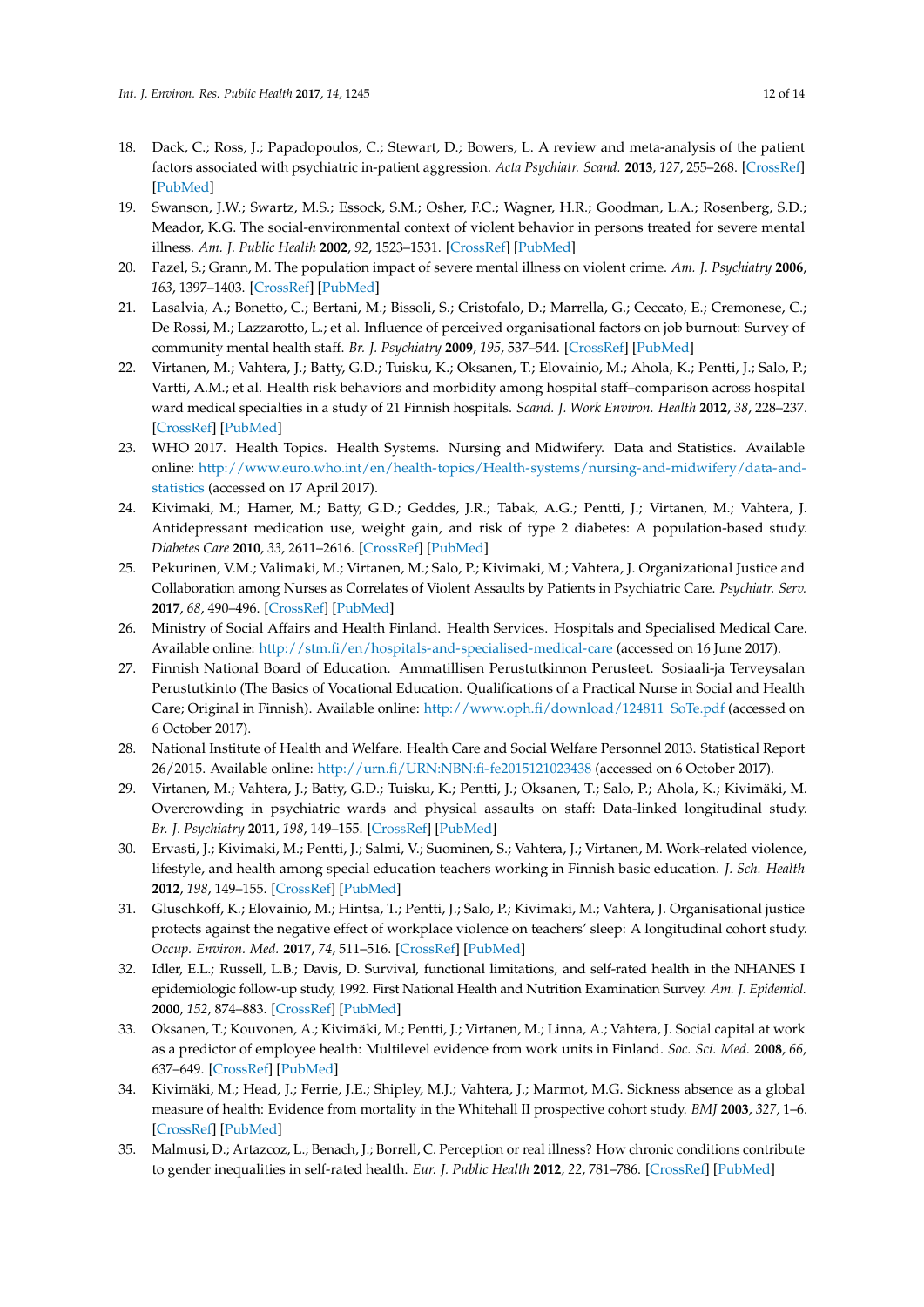- <span id="page-12-0"></span>36. Goldberg, D. *Detecting Psychiatric Illness by Questionnaire*; Oxford University Press: London, UK, 1972; ISBN 0197121438.
- <span id="page-12-1"></span>37. Goldberg, D.P.; Gater, R.; Sartorius, N.; Ustun, T.B.; Piccinelli, M.; Gureje, O.; Rutter, C. The validity of two versions of the GHQ in the WHO study of mental illness in general health care. *Psychol. Med.* **1997**, *27*, 191–197. [\[CrossRef\]](http://dx.doi.org/10.1017/S0033291796004242) [\[PubMed\]](http://www.ncbi.nlm.nih.gov/pubmed/9122299)
- <span id="page-12-2"></span>38. Holi, M.M.; Marttunen, M.; Aalberg, V. Comparison of the GHQ-36, the GHQ-12 and the SCL-90 as psychiatric screening instruments in the Finnish population. *Nord. J. Psychiatry* **2003**, *57*, 233–238. [\[CrossRef\]](http://dx.doi.org/10.1080/08039480310001418) [\[PubMed\]](http://www.ncbi.nlm.nih.gov/pubmed/12775300)
- <span id="page-12-3"></span>39. Lundin, A.; Åhs, J.; Åsbring, N.; Kosidou, K.; Dal, H.; Tinghög, P.; Saboonchi, F.; Dalman, C. Discriminant validity of the 12-item version of the general health questionnaire in a Swedish case-control study. *Nord. J. Psychiatry* **2017**, *71*, 171–179. [\[CrossRef\]](http://dx.doi.org/10.1080/08039488.2016.1246608) [\[PubMed\]](http://www.ncbi.nlm.nih.gov/pubmed/27796153)
- <span id="page-12-4"></span>40. Jenkins, C.D.; Stanton, B.A.; Niemcryk, S.J.; Rose, R.M. A scale for the estimation of sleep problems in clinical research. *J. Clin. Epidemiol.* **1988**, *41*, 313–321. [\[CrossRef\]](http://dx.doi.org/10.1016/0895-4356(88)90138-2)
- <span id="page-12-5"></span>41. Moul, D.E.; Hall, M.; Pilkonis, P.A.; Buysse, D.J. Self-report measures of insomnia in adults: Rationales, choices, and needs. *Sleep Med. Rev.* **2004**, *8*, 177–198. [\[CrossRef\]](http://dx.doi.org/10.1016/S1087-0792(03)00060-1)
- <span id="page-12-6"></span>42. Vahtera, J.; Pentti, J.; Helenius, H.; Kivimäki, M. Sleep disturbances as a predictor of long-term increase in sickness absence among employees after family death or illness. *Sleep* **2006**, *29*, 673–682. [\[CrossRef\]](http://dx.doi.org/10.1093/sleep/29.5.673) [\[PubMed\]](http://www.ncbi.nlm.nih.gov/pubmed/16774158)
- <span id="page-12-7"></span>43. Ilmarinen, J.; Tuomi, K.; Klockars, M. Changes in the work ability of active employees over an 11-year period. *Scand. J. Work Environ. Health* **1997**, *23*, 49–57. [\[PubMed\]](http://www.ncbi.nlm.nih.gov/pubmed/9247995)
- <span id="page-12-8"></span>44. Ahlstrom, L.; Grimby-Ekman, A.; Hagberg, M.; Dellve, L. The work ability index and single-item question: Associations with sick leave, symptoms, and health—A prospective study of women on long-term sick leave. *Scand. J. Work Environ. Health* **2010**, *36*, 404–412. [\[CrossRef\]](http://dx.doi.org/10.5271/sjweh.2917) [\[PubMed\]](http://www.ncbi.nlm.nih.gov/pubmed/20372766)
- <span id="page-12-9"></span>45. Martus, P.; Jakob, O.; Rose, U.; Seibt, R.; Freude, G. A comparative analysis of the Work Ability Index. *Occup. Med.* **2010**, *60*, 517–524. [\[CrossRef\]](http://dx.doi.org/10.1093/occmed/kqq093) [\[PubMed\]](http://www.ncbi.nlm.nih.gov/pubmed/20573840)
- <span id="page-12-10"></span>46. Virtanen, M.; Oksanen, T.; Pentti, J.; Ervasti, J.; Head, J.; Stenholm, S.; Vahtera, J.; Kivimäki, M. Occupational class and working beyond the retirement age: A cohort study. *Scand. J. Work Environ. Health* **2017**, *43*, 426–435. [\[CrossRef\]](http://dx.doi.org/10.5271/sjweh.3645) [\[PubMed\]](http://www.ncbi.nlm.nih.gov/pubmed/28504807)
- <span id="page-12-11"></span>47. Norton, E.C.; Wang, H.; Ai, C. Computing interaction effects and standard errors in logit and probit models. *Stata J.* **2004**, *4*, 154–167. [\[CrossRef\]](http://dx.doi.org/10.1016/S0165-1765(03)00032-6)
- <span id="page-12-12"></span>48. Halter, M.J. Perceived characteristics of psychiatric nurses: Stigma by association. *Arch. Psychiatr. Nurs.* **2008**, *22*, 20–26. [\[CrossRef\]](http://dx.doi.org/10.1016/j.apnu.2007.03.003) [\[PubMed\]](http://www.ncbi.nlm.nih.gov/pubmed/18207053)
- <span id="page-12-13"></span>49. Korkeila, J.A.; Töyry, S.; Kumpulainen, K.; Toivola, J.M.; Räsänen, K.; Kalimo, R. Burnout and self-perceived health among Finnish psychiatrists and child psychiatrists: A national survey. *Scand. J. Public Health* **2003**, *31*, 85–91. [\[CrossRef\]](http://dx.doi.org/10.1080/14034940210133880) [\[PubMed\]](http://www.ncbi.nlm.nih.gov/pubmed/12745757)
- <span id="page-12-14"></span>50. Tonso, M.A.; Prematunga, R.K.; Norris, S.J.; Williams, L.; Sands, N.; Elsom, S.J. Workplace Violence in Mental Health: A Victorian Mental Health Workforce Survey. *Int. J. Ment. Health Nurs.* **2016**, *25*, 444–451. [\[CrossRef\]](http://dx.doi.org/10.1111/inm.12232) [\[PubMed\]](http://www.ncbi.nlm.nih.gov/pubmed/27339029)
- <span id="page-12-15"></span>51. Park, M.; Cho, S.H.; Hong, H.J. Prevalence and perpetrators of workplace violence by nursing unit and the relationship between violence and the perceived work environment. *J. Nurs. Scholarsh.* **2015**, *47*, 87–95. [\[CrossRef\]](http://dx.doi.org/10.1111/jnu.12112) [\[PubMed\]](http://www.ncbi.nlm.nih.gov/pubmed/25352254)
- <span id="page-12-16"></span>52. Cowman, S.; Bjorkdahl, A.; Clarke, E.; Gethin, G.; Maguire, J. European Violence in Psychiatry Research Group (EViPRG). A descriptive survey study of violence management and priorities among psychiatric staff in mental health services, across seventeen european countries. *BMC Health Serv. Res.* **2017**, *17*. [\[CrossRef\]](http://dx.doi.org/10.1186/s12913-017-1988-7) [\[PubMed\]](http://www.ncbi.nlm.nih.gov/pubmed/28103871)
- <span id="page-12-17"></span>53. Kitaneh, M.; Hamdan, M. Workplace violence against physicians and nurses in Palestinian public hospitals: A cross-sectional study. *BMC Health Serv. Res.* **2012**, *12*. [\[CrossRef\]](http://dx.doi.org/10.1186/1472-6963-12-469) [\[PubMed\]](http://www.ncbi.nlm.nih.gov/pubmed/23256893)
- <span id="page-12-18"></span>54. Lantta, T.; Anttila, M.; Kontio, R.; Adams, C.E.; Valimaki, M. Violent events, ward climate and ideas for violence prevention among nurses in psychiatric wards: A focus group study. *Int. J. Ment. Health Syst.* **2016**, *10*. [\[CrossRef\]](http://dx.doi.org/10.1186/s13033-016-0059-5) [\[PubMed\]](http://www.ncbi.nlm.nih.gov/pubmed/27051463)
- <span id="page-12-19"></span>55. Hinsby, K.; Baker, M. Patient and nurse accounts of violent incidents in a medium secure unit. *J. Psychiatr. Ment. Health Nurs.* **2004**, *11*, 341–347. [\[CrossRef\]](http://dx.doi.org/10.1111/j.1365-2850.2004.00736.x) [\[PubMed\]](http://www.ncbi.nlm.nih.gov/pubmed/15149383)